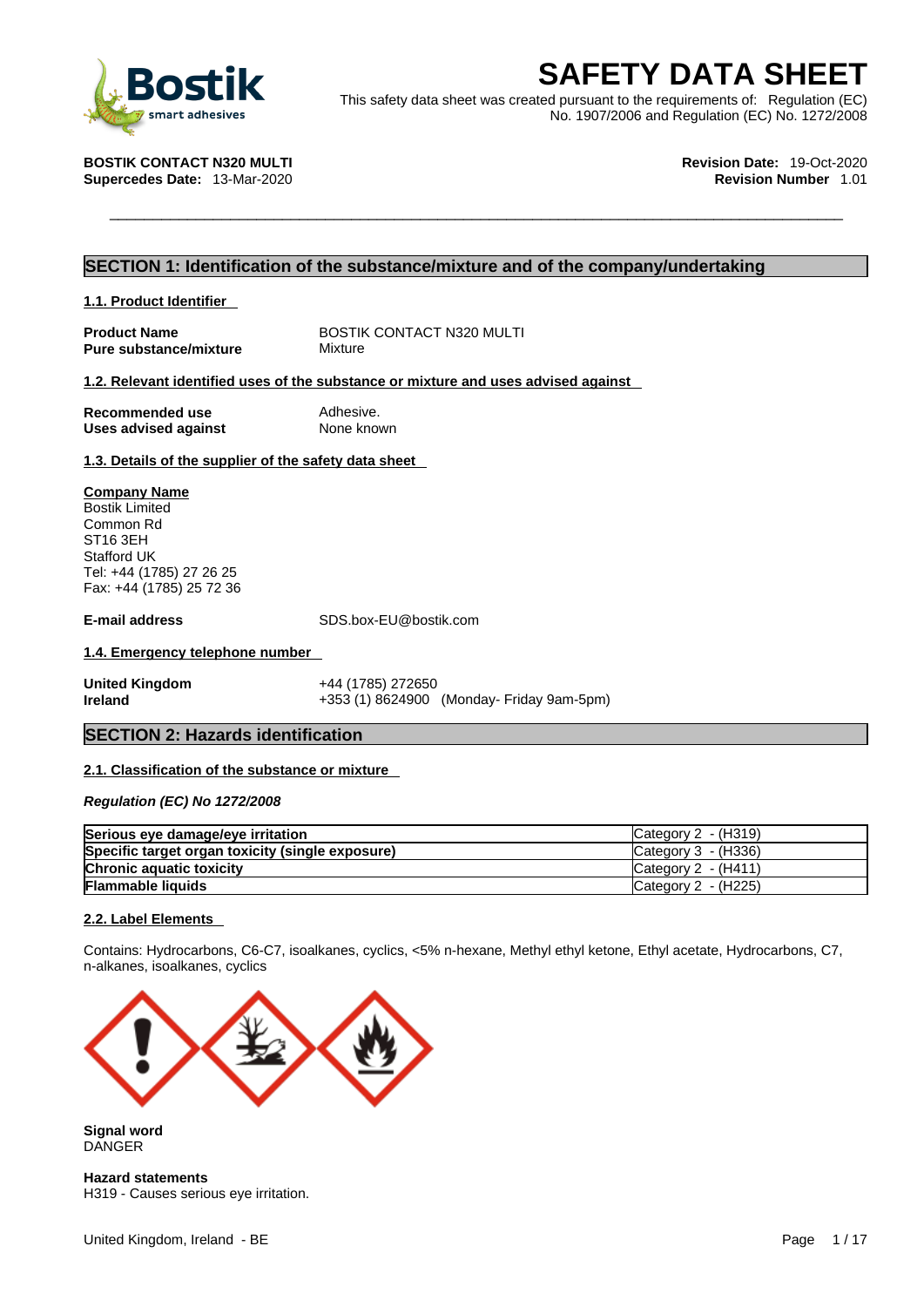H336 - May cause drowsiness or dizziness.

H411 - Toxic to aquatic life with long lasting effects.

H225 - Highly flammable liquid and vapour.

#### **EU Specific Hazard Statements**

EUH066 - Repeated exposure may cause skin dryness or cracking.

EUH208 - Contains rosin & methylols. May produce an allergic reaction.

#### **Precautionary statements**

P101 - If medical advice is needed, have product container or label at hand.

P102 - Keep out of reach of children.

- P210 Keep away from heat, hot surfaces, sparks, open flames and other ignition sources. No smoking.
- P261 Avoid breathing mist/vapours/spray.
- P271 Use only outdoors or in a well-ventilated area.
- P273 Avoid release to the environment.

P280 - Wear protective gloves and eye/face protection.

P305 + P351 + P338 - IF IN EYES: Rinse cautiously with water for several minutes. Remove contact lenses, if present and

easy to do. Continue rinsing. P391 - Collect spillage.

P403 + P235 - Store in a well-ventilated place. Keep cool.

P405 - Store locked up.

P501 - Dispose of contents/ container to an approved waste disposal plant.

#### **Additional information**

This product requires tactile warnings if supplied to the general public.

#### **2.3. Other Hazards**

In use may form flammable/explosive vapour-air mixture

### **PBT & vPvB**

This mixture contains no substance considered to be persistent, bioaccumulating or toxic (PBT). This mixture contains no substance considered to be very persistent nor very bioaccumulating (vPvB).

### **SECTION 3: Composition/information on ingredients**

### **3.1 Substances**

Not applicable

### **3.2 Mixtures**

| <b>Chemical name</b>                                         | <b>EC No</b> | <b>CAS No</b> | Weight-%  | <b>Classification</b><br>according to<br><b>Regulation (EC)</b><br>No. 1272/2008<br><b>[CLP]</b>                              | <b>Specific</b><br>concentration limit<br>(SCL) | <b>REACH</b><br><b>Registration</b><br><b>Number</b> |
|--------------------------------------------------------------|--------------|---------------|-----------|-------------------------------------------------------------------------------------------------------------------------------|-------------------------------------------------|------------------------------------------------------|
| Hydrocarbons, C6-C7,<br>isoalkanes, cyclics, <5%<br>n-hexane | 926-605-8    | RR-100223-9   | $15 - 25$ | STOT SE 3<br>(H336)<br>Asp. Tox. 1<br>(H304)<br>Aquatic Chronic<br>2(H411)<br>Flam. Liq. 2<br>(H <sub>225</sub> )<br>(EUH066) |                                                 | 01-2119486291-<br>$36 - XXXX$                        |
| Methyl ethyl ketone                                          | 201-159-0    | 78-93-3       | $15 - 25$ | Eye Irrit. 2<br>(H319)<br>(EUH066)<br>STOT SE 3<br>(H336)                                                                     |                                                 | 01-2119457290-<br>43-XXXX                            |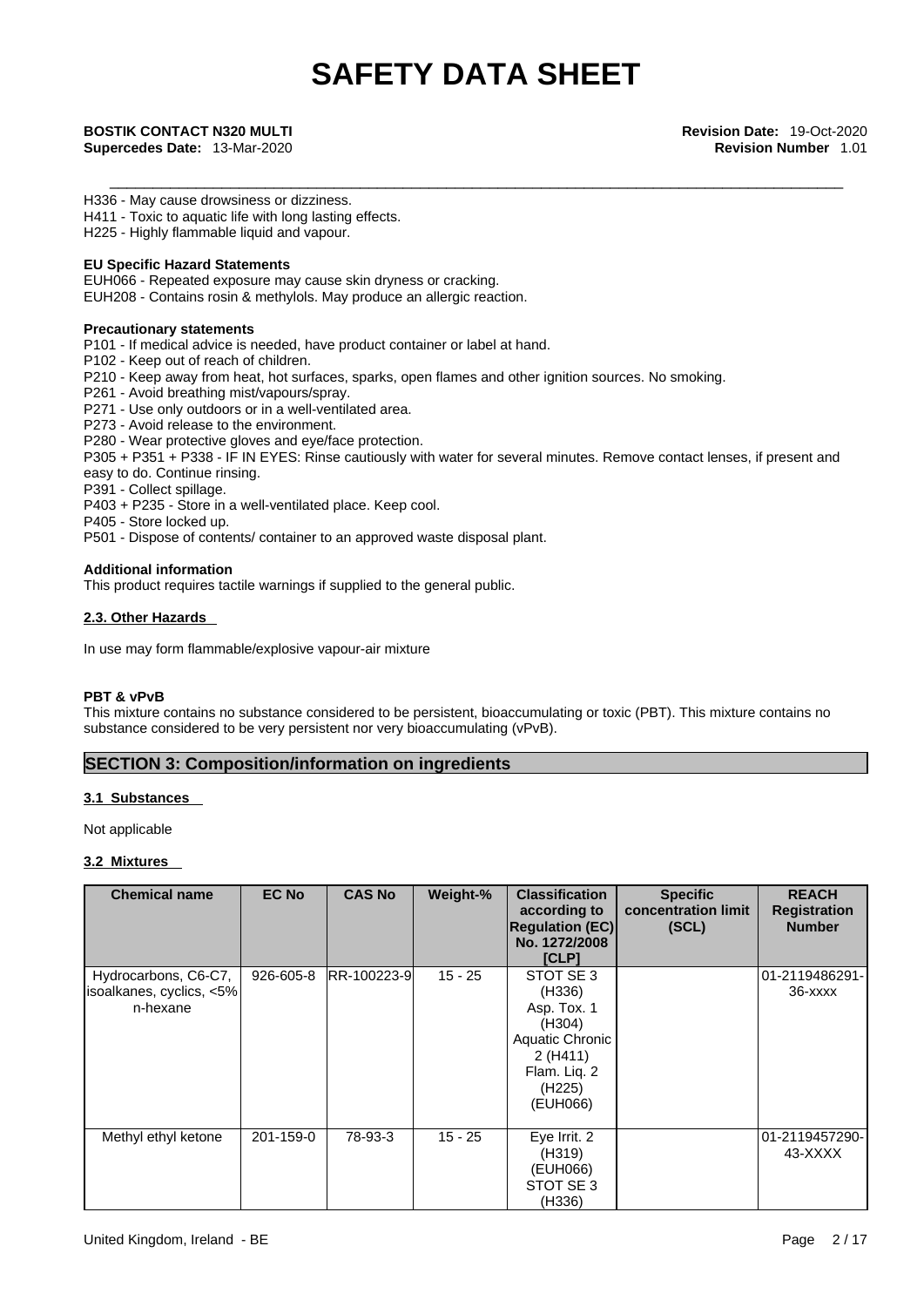## \_\_\_\_\_\_\_\_\_\_\_\_\_\_\_\_\_\_\_\_\_\_\_\_\_\_\_\_\_\_\_\_\_\_\_\_\_\_\_\_\_\_\_\_\_\_\_\_\_\_\_\_\_\_\_\_\_\_\_\_\_\_\_\_\_\_\_\_\_\_\_\_\_\_\_\_\_\_\_\_\_\_\_\_\_ **BOSTIK CONTACT N320 MULTI Revision Date:** 19-Oct-2020

**Supercedes Date: 13-Mar-2020** 

|                        |           |                |           | Flam. Liq. 2        |                |
|------------------------|-----------|----------------|-----------|---------------------|----------------|
|                        |           |                |           | (H225)              |                |
| Ethyl acetate          | 205-500-4 | 141-78-6       | $10 - 20$ | Eye Irrit. 2        | 01-2119475103- |
|                        |           |                |           | (H319)              | 46-XXXX        |
|                        |           |                |           | STOT SE 3           |                |
|                        |           |                |           | (H336)              |                |
|                        |           |                |           | Flam. Liq. 2        |                |
|                        |           |                |           | (H <sub>225</sub> ) |                |
|                        |           |                |           | (EUH066)            |                |
| Hydrocarbons, C7,      | 927-510-4 | 64742-49-0     | $5 - 10$  | STOT SE 3           | 01-2119475515- |
| n-alkanes, isoalkanes, |           |                |           | (H336)              | 33-xxxx        |
| cyclics                |           |                |           | Asp. Tox. 1         |                |
|                        |           |                |           |                     |                |
|                        |           |                |           | (H304)              |                |
|                        |           |                |           | Skin Irrit. 2       |                |
|                        |           |                |           | (H315)              |                |
|                        |           |                |           | Aquatic Chronic     |                |
|                        |           |                |           | 2(H411)             |                |
|                        |           |                |           | Flam. Liq. 2        |                |
|                        |           |                |           | (H225)              |                |
| Hydrocarbons, C6,      | 931-254-9 | 64742-49-0     | $5 - 10$  | STOT SE 3           | 01-2119484651- |
| isoalkanes, <5%        |           |                |           | (H336)              | 34-XXXX        |
| n-hexane               |           |                |           | Asp. Tox. 1         |                |
|                        |           |                |           | (H304)              |                |
|                        |           |                |           | Skin Irrit. 2       |                |
|                        |           |                |           | (H315)              |                |
|                        |           |                |           | Aquatic Chronic     |                |
|                        |           |                |           | 2(H411)             |                |
|                        |           |                |           | Flam Liq. 2         |                |
|                        |           |                |           | (H225)              |                |
|                        |           |                |           | (EUH066)            |                |
|                        |           |                |           |                     |                |
| Rosin                  | 232-475-7 | 8050-09-7      | $0.1 - 1$ | Skin Sens. 1        | 01-2119480418- |
|                        |           |                |           |                     |                |
|                        |           |                |           | (H317)              | 32-XXXX        |
| Xylenes (o-, m-, p-    | 215-535-7 | 1330-20-7      | $0.1 - 1$ | STOT SE 3           | 01-2119488216- |
| isomers)               |           |                |           | (H335)              | 32-XXXX        |
|                        |           |                |           | STOT RE 2           |                |
|                        |           |                |           | (H373)              |                |
|                        |           |                |           | Asp. Tox. 1         |                |
|                        |           |                |           | (H304)              |                |
|                        |           |                |           | Skin Irrit. 2       |                |
|                        |           |                |           | (H315)              |                |
|                        |           |                |           | Eye Irrit. 2        |                |
|                        |           |                |           | (H319)              |                |
|                        |           |                |           | Acute Tox. 4        |                |
|                        |           |                |           | (H312)              |                |
|                        |           |                |           | Acute Tox. 4        |                |
|                        |           |                |           | (H332)              |                |
|                        |           |                |           | Flam Liq. 3         |                |
|                        |           |                |           | (H226)              |                |
|                        |           |                |           | Aquatic Chronic     |                |
|                        |           |                |           | 3(H412)             |                |
| Methylols              |           | <b>UNKNOWN</b> | $0.1 - 1$ | Skin Sens. 1        | $\overline{a}$ |
|                        |           |                |           | (H317)              |                |
|                        |           |                |           |                     |                |
|                        |           |                |           |                     |                |

### **Full text of H- and EUH-phrases: see section 16**

This product does not contain candidate substances of very high concern at a concentration >=0.1% (Regulation (EC) No. 1907/2006 (REACH), Article 59)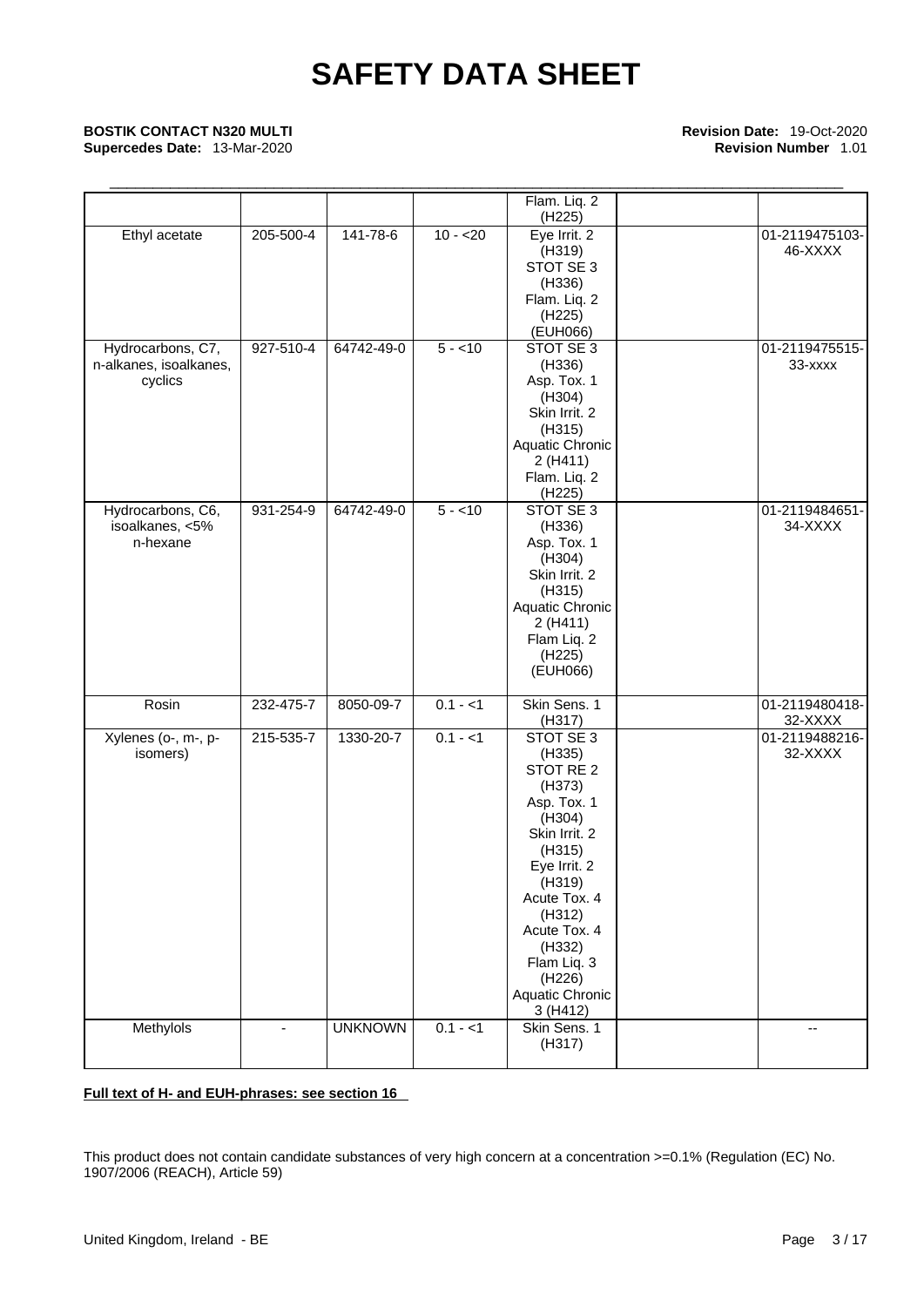**Supercedes Date:** 13-Mar-2020 **Revision Number** 1.01

| <b>SECTION 4: First aid measures</b>                                |                                                                                                                                                                                                                                                                                                                         |
|---------------------------------------------------------------------|-------------------------------------------------------------------------------------------------------------------------------------------------------------------------------------------------------------------------------------------------------------------------------------------------------------------------|
| 4.1. Description of first aid measures                              |                                                                                                                                                                                                                                                                                                                         |
| <b>General advice</b>                                               | Show this safety data sheet to the doctor in attendance.                                                                                                                                                                                                                                                                |
| <b>Inhalation</b>                                                   | IF exposed or concerned: Get medical advice/attention. Remove to fresh air.                                                                                                                                                                                                                                             |
| Eye contact                                                         | Rinse immediately with plenty of water, also under the eyelids, for at least 15 minutes.<br>Remove contact lenses, if present and easy to do. Continue rinsing. Keep eye wide open<br>while rinsing. Do not rub affected area. Get medical attention if irritation develops and<br>persists.                            |
| <b>Skin contact</b>                                                 | Wash off immediately with soap and plenty of water while removing all contaminated<br>clothes and shoes.                                                                                                                                                                                                                |
| Ingestion                                                           | Clean mouth with water and drink afterwards plenty of water. Never give anything by<br>mouth to an unconscious person. Do NOT induce vomiting. Call a doctor.                                                                                                                                                           |
| Self-protection of the first aider                                  | Remove all sources of ignition. Ensure that medical personnel are aware of the<br>material(s) involved, take precautions to protect themselves and prevent spread of<br>contamination. Use personal protective equipment as required. See section 8 for more<br>information. Avoid contact with skin, eyes or clothing. |
|                                                                     | 4.2. Most important symptoms and effects, both acute and delayed                                                                                                                                                                                                                                                        |
| <b>Symptoms</b>                                                     | May cause redness and tearing of the eyes. Burning sensation. Inhalation of high vapour<br>concentrations may cause symptoms like headache, dizziness, tiredness, nausea and<br>vomiting. Prolonged contact may cause redness and irritation.                                                                           |
|                                                                     | 4.3. Indication of any immediate medical attention and special treatment needed                                                                                                                                                                                                                                         |
| <b>Note to doctors</b>                                              | Treat symptomatically.                                                                                                                                                                                                                                                                                                  |
| <b>SECTION 5: Firefighting measures</b><br>5.1. Extinguishing media |                                                                                                                                                                                                                                                                                                                         |
| Suitable extinguishing media                                        | Dry chemical. Carbon dioxide (CO2). Water spray. Alcohol resistant foam.                                                                                                                                                                                                                                                |
| Unsuitable extinguishing media                                      | Full water jet. Do not scatter spilled material with high pressure water streams.                                                                                                                                                                                                                                       |
| 5.2. Special hazards arising from the substance or mixture          |                                                                                                                                                                                                                                                                                                                         |
| Specific hazards arising from the<br>chemical                       | Risk of ignition. Keep product and empty container away from heat and sources of<br>ignition. In the event of fire, cool tanks with water spray. Fire residues and contaminated<br>fire extinguishing water must be disposed of in accordance with local regulations.                                                   |
| <b>Hazardous combustion products</b>                                | Carbon dioxide (CO2).                                                                                                                                                                                                                                                                                                   |
| 5.3. Advice for firefighters                                        |                                                                                                                                                                                                                                                                                                                         |
| Special protective equipment for                                    | Firefighters should wear self-contained breathing apparatus and full firefighting turnout                                                                                                                                                                                                                               |

gear. Use personal protection equipment.

### **SECTION 6: Accidental release measures**

**6.1. Personal precautions, protective equipment and emergency procedures**

**fire-fighters**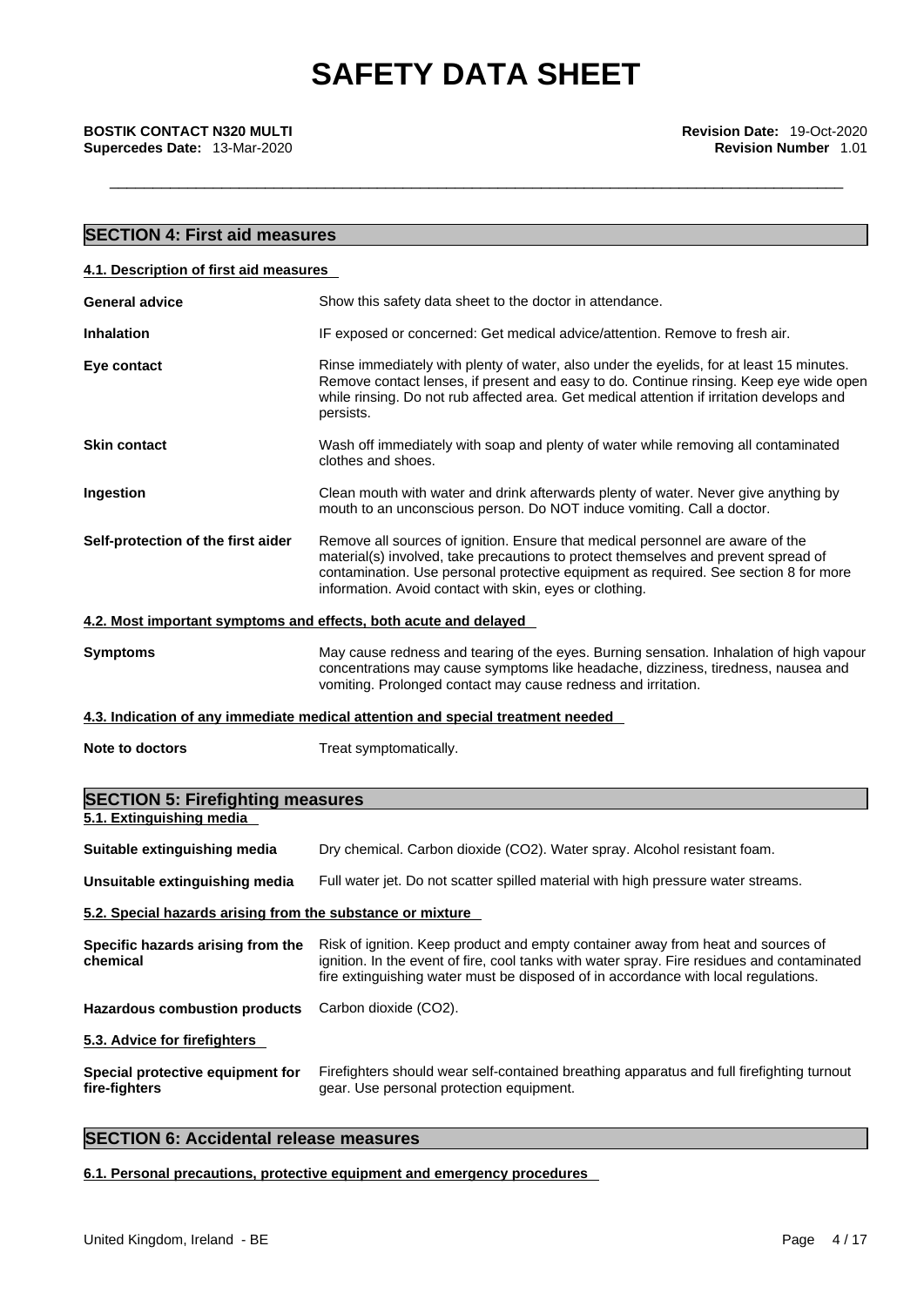## \_\_\_\_\_\_\_\_\_\_\_\_\_\_\_\_\_\_\_\_\_\_\_\_\_\_\_\_\_\_\_\_\_\_\_\_\_\_\_\_\_\_\_\_\_\_\_\_\_\_\_\_\_\_\_\_\_\_\_\_\_\_\_\_\_\_\_\_\_\_\_\_\_\_\_\_\_\_\_\_\_\_\_\_\_ **BOSTIK CONTACT N320 MULTI Revision Date:** 19-Oct-2020 **Supercedes Date:** 13-Mar-2020 **Revision Number** 1.01

| <b>Personal precautions</b>                               | See section 8 for more information. Keep people away from and upwind of spill/leak.<br>ELIMINATE all ignition sources (no smoking, flares, sparks or flames in immediate area).<br>Pay attention to flashback. Take precautionary measures against static discharges. All<br>equipment used when handling the product must be grounded. Do not touch or walk<br>through spilled material. Ensure adequate ventilation. Evacuate personnel to safe areas.<br>Avoid contact with skin, eyes or clothing. Use personal protective equipment as required. |
|-----------------------------------------------------------|-------------------------------------------------------------------------------------------------------------------------------------------------------------------------------------------------------------------------------------------------------------------------------------------------------------------------------------------------------------------------------------------------------------------------------------------------------------------------------------------------------------------------------------------------------|
| <b>Other information</b>                                  | Ventilate the area. Refer to protective measures listed in Sections 7 and 8.                                                                                                                                                                                                                                                                                                                                                                                                                                                                          |
| For emergency responders                                  | Use personal protection recommended in Section 8.                                                                                                                                                                                                                                                                                                                                                                                                                                                                                                     |
| 6.2. Environmental precautions                            |                                                                                                                                                                                                                                                                                                                                                                                                                                                                                                                                                       |
| <b>Environmental precautions</b>                          | Refer to protective measures listed in Sections 7 and 8. Prevent further leakage or<br>spillage if safe to do so. Prevent product from entering drains.                                                                                                                                                                                                                                                                                                                                                                                               |
| 6.3. Methods and material for containment and cleaning up |                                                                                                                                                                                                                                                                                                                                                                                                                                                                                                                                                       |
| <b>Methods for containment</b>                            | Stop leak if you can do it without risk. Do not touch or walk through spilled material. A<br>vapour suppressing foam may be used to reduce vapours. Dyke far ahead of spill to<br>collect run-off water. Keep out of drains, sewers, ditches and waterways. Absorb with<br>earth, sand or other non-combustible material and transfer to containers for later<br>disposal.                                                                                                                                                                            |
| Methods for cleaning up                                   | Take precautionary measures against static discharges. Dam up. Soak up with inert<br>absorbent material. Pick up and transfer to properly labelled containers.                                                                                                                                                                                                                                                                                                                                                                                        |
| Prevention of secondary hazards                           | Eliminate all ignition sources if safe to do so.                                                                                                                                                                                                                                                                                                                                                                                                                                                                                                      |
| 6.4. Reference to other sections                          |                                                                                                                                                                                                                                                                                                                                                                                                                                                                                                                                                       |
| Reference to other sections                               | See section 8 for more information. See section 13 for more information.                                                                                                                                                                                                                                                                                                                                                                                                                                                                              |

### **SECTION 7: Handling and storage**

### **7.1. Precautions for safe handling**

| Advice on safe handling                                           | Use personal protection equipment. Keep away from heat, hot surfaces, sparks, open<br>flames and other ignition sources. No smoking. Use grounding and bonding connection<br>when transferring this material to prevent static discharge, fire or explosion. Use with<br>local exhaust ventilation. Use spark-proof tools and explosion-proof equipment. Keep in<br>an area equipped with sprinklers. Use according to package label instructions. Avoid<br>contact with skin, eyes or clothing. Do not eat, drink or smoke when using this product.<br>Handle in accordance with good industrial hygiene and safety practice. Avoid breathing<br>vapours or mists. In case of insufficient ventilation, wear suitable respiratory equipment. |
|-------------------------------------------------------------------|-----------------------------------------------------------------------------------------------------------------------------------------------------------------------------------------------------------------------------------------------------------------------------------------------------------------------------------------------------------------------------------------------------------------------------------------------------------------------------------------------------------------------------------------------------------------------------------------------------------------------------------------------------------------------------------------------------------------------------------------------|
| <b>General hygiene considerations</b>                             | Contaminated work clothing should not be allowed out of the workplace. Regular<br>cleaning of equipment, work area and clothing is recommended. Wash hands before<br>breaks and immediately after handling the product. Avoid contact with skin, eyes or<br>clothing. Wear suitable gloves and eye/face protection. Do not eat, drink or smoke when<br>using this product.                                                                                                                                                                                                                                                                                                                                                                    |
| 7.2. Conditions for safe storage, including any incompatibilities |                                                                                                                                                                                                                                                                                                                                                                                                                                                                                                                                                                                                                                                                                                                                               |
| <b>Storage Conditions</b>                                         | Keep away from heat, sparks, flame and other sources of ignition (i.e., pilot lights,<br>electric motors and static electricity). Keep in properly labelled containers. Do not store<br>near combustible materials. Keep in an area equipped with sprinklers. Store in                                                                                                                                                                                                                                                                                                                                                                                                                                                                        |

accordance with the particular national regulations. Store in accordance with local regulations. Keep containers tightly closed in a dry, cool and well-ventilated place.

### **7.3. Specific end use(s)**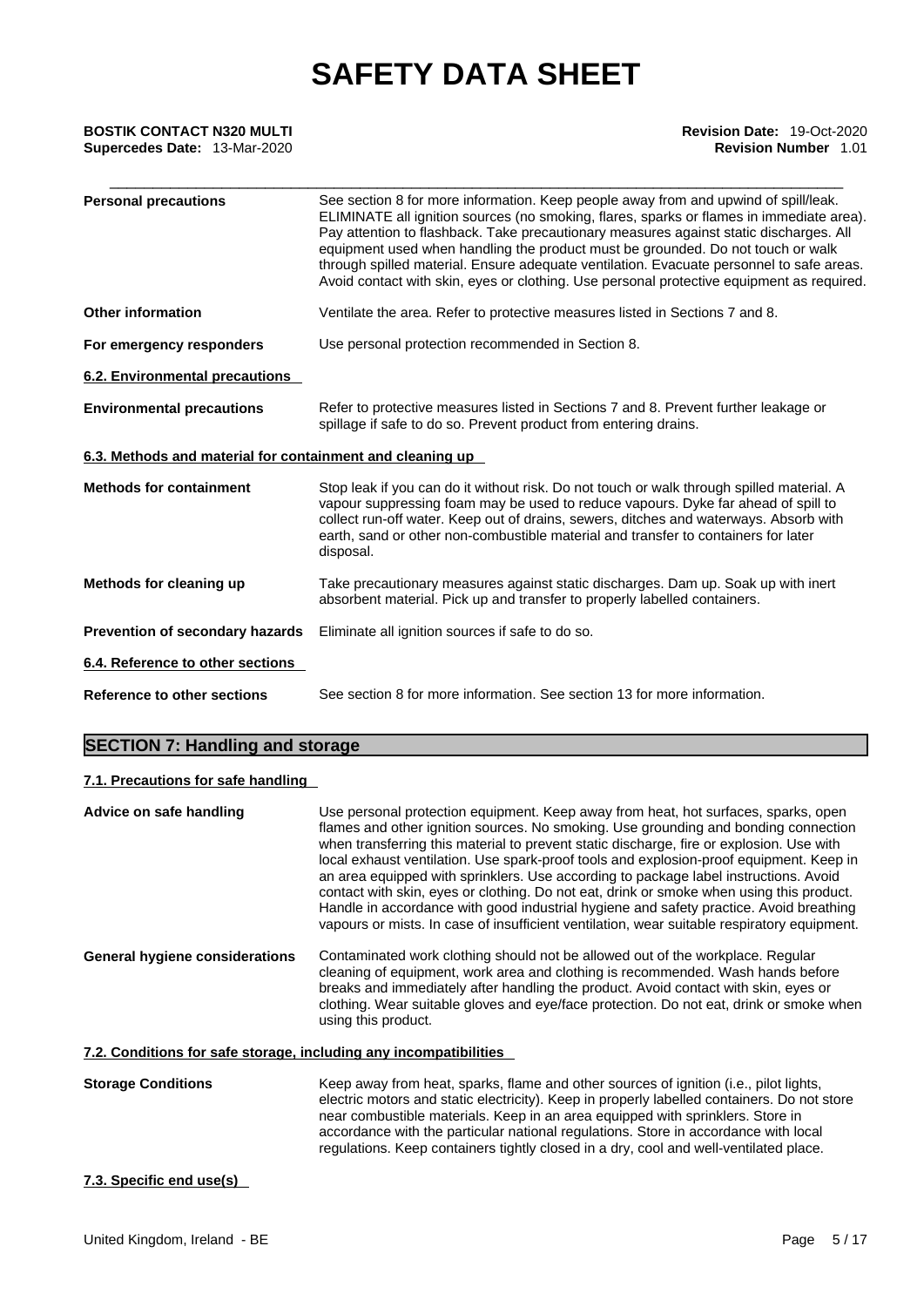#### **Specific Use(s)** Adhesive.

**Risk Management Methods (RMM)** The information required is contained in this Safety Data Sheet.

**Other information** Observe technical data sheet.

### **SECTION 8: Exposure controls/personal protection**

### **8.1. Control parameters**

#### **Exposure Limits**

| <b>Chemical name</b>                                                     | <b>European Union</b>                                                                     | <b>Ireland</b>                                                                                                                                                           | <b>United Kingdom</b>                                                                                          |
|--------------------------------------------------------------------------|-------------------------------------------------------------------------------------------|--------------------------------------------------------------------------------------------------------------------------------------------------------------------------|----------------------------------------------------------------------------------------------------------------|
| Hydrocarbons, C6-C7, isoalkanes,<br>cyclics, <5% n-hexane<br>RR-100223-9 |                                                                                           |                                                                                                                                                                          | $VME = 400$ mg/m <sup>3</sup> (supplier)                                                                       |
| Methyl ethyl ketone<br>78-93-3                                           | TWA: 200 ppm<br>TWA: $600 \text{ mg/m}^3$<br>STEL: 300 ppm<br>STEL: 900 mg/m <sup>3</sup> | TWA: 200 ppm<br>TWA: 600 mg/m <sup>3</sup><br>STEL: 300 ppm<br>STEL: 900 mg/m <sup>3</sup><br>Sk*                                                                        | TWA: 200 ppm<br>TWA: $600 \text{ mg/m}^3$<br>STEL: 300 ppm<br>STEL: 899 mg/m <sup>3</sup><br>$Sk^*$            |
| Ethyl acetate<br>141-78-6                                                |                                                                                           | TWA: 734 mg/m <sup>3</sup><br>TWA: 200 ppm<br>STEL: 1468 mg/m <sup>3</sup><br>STEL: 400 ppm                                                                              | TWA: 734 mg/m <sup>3</sup><br>TWA: 200 ppm<br>STEL: 1468 mg/m <sup>3</sup><br>STEL: 400 ppm                    |
| Rosin<br>8050-09-7                                                       |                                                                                           | TWA: $0.05 \text{ mg/m}^3$<br>STEL: 0.15 mg/m <sup>3</sup>                                                                                                               | TWA: $0.05$ mg/m <sup>3</sup><br>STEL: 0.15 mg/m <sup>3</sup>                                                  |
| Magnesium oxide (MgO)<br>1309-48-4                                       | ۰                                                                                         | TWA: $4 \text{ ma/m}^3$<br>TWA: $5 \text{ mg/m}^3$<br>TWA: $10 \text{ mg/m}^3$<br>STEL: 10 mg/m <sup>3</sup><br>STEL: 12 mg/m <sup>3</sup><br>STEL: 30 mg/m <sup>3</sup> | TWA: $10 \text{ mg/m}^3$<br>TWA: $4 \text{ mg/m}^3$<br>STEL: 30 mg/m <sup>3</sup><br>STEL: $12 \text{ mq/m}^3$ |
| Isopropyl alcohol<br>67-63-0                                             |                                                                                           | TWA: 200 ppm<br>STEL: 400 ppm<br>Sk*                                                                                                                                     | TWA: 400 ppm<br>TWA: 999 mg/m <sup>3</sup><br>STEL: 500 ppm<br>STEL: 1250 mg/m <sup>3</sup>                    |
| Xylenes (o-, m-, p- isomers)<br>1330-20-7                                | TWA: 50 ppm<br>TWA: $221 \text{ mg/m}^3$<br>STEL: 100 ppm<br>STEL: 442 mg/m <sup>3</sup>  | TWA: 50 ppm<br>TWA: 221 mg/m <sup>3</sup><br>STEL: 100 ppm<br>STEL: 442 mg/m <sup>3</sup><br>Sk*                                                                         | TWA: 50 ppm<br>TWA: $220$ mg/m <sup>3</sup><br>STEL: 100 ppm<br>STEL: 441 mg/m <sup>3</sup><br>Sk*             |

| <b>Chemical name</b>                      | <b>European Union</b> | <b>Ireland</b> | <b>United Kingdom</b>         |
|-------------------------------------------|-----------------------|----------------|-------------------------------|
| Methyl ethyl ketone<br>78-93-3            |                       |                | 70 µmol/L urine               |
| Xylenes (o-, m-, p- isomers)<br>1330-20-7 |                       |                | 650 mmol/mol creatinine urine |

#### **Derived No Effect Level (DNEL)** No information available

| <b>Derived No Effect Level (DNEL)</b>                                |                       |                                   |               |  |  |
|----------------------------------------------------------------------|-----------------------|-----------------------------------|---------------|--|--|
| Hydrocarbons, C6-C7, isoalkanes, cyclics, <5% n-hexane (RR-100223-9) |                       |                                   |               |  |  |
| <b>Type</b>                                                          | <b>Exposure route</b> | Derived No Effect Level<br>(DNEL) | Safety factor |  |  |
| worker<br>Long term<br>Systemic health effects                       | Dermal                | 13 964 mg/kg bw/d                 |               |  |  |
| worker<br>Long term<br>Systemic health effects                       | Inhalation            | $15,306 \text{ mg/m}^3$           |               |  |  |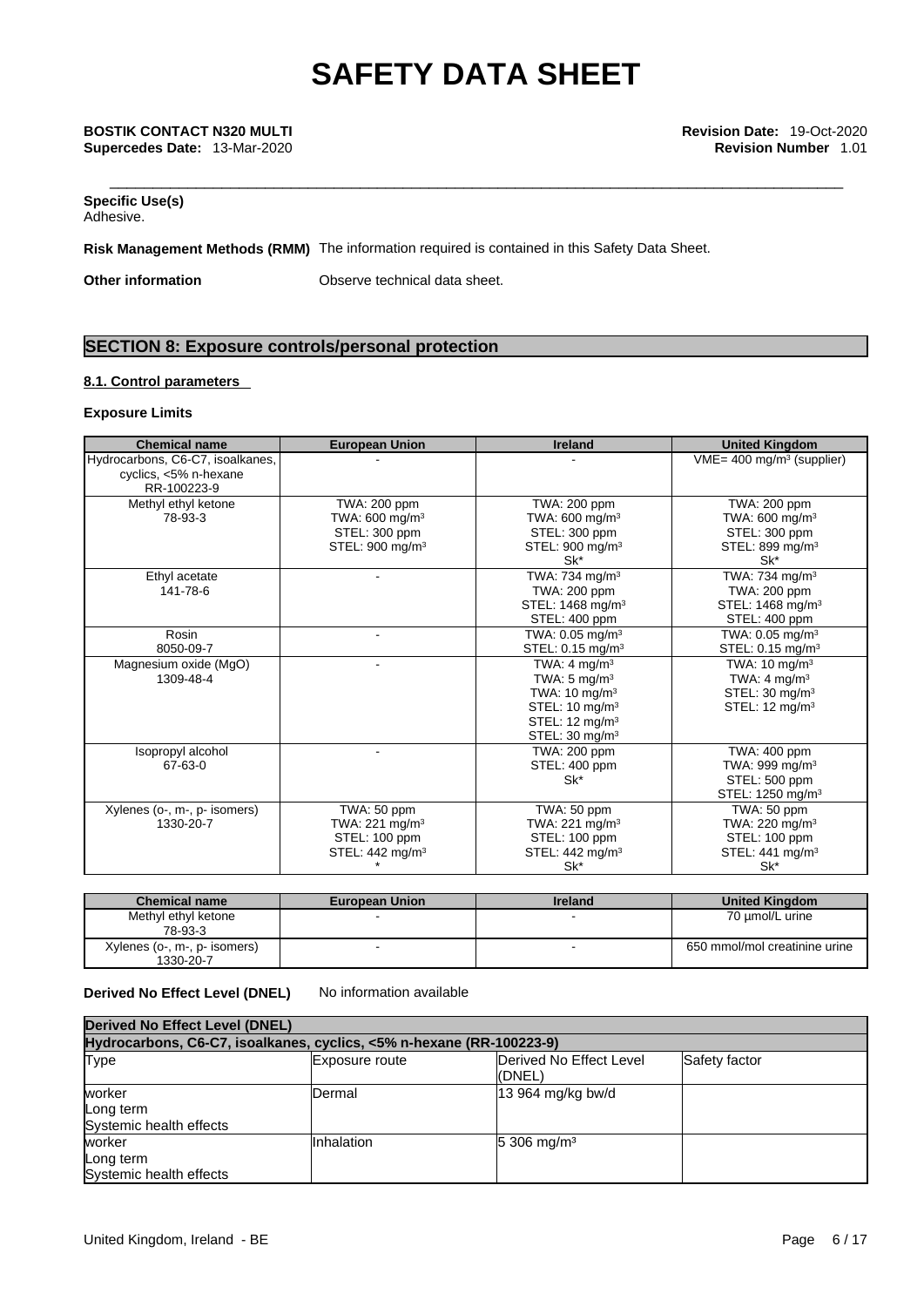| Methyl ethyl ketone (78-93-3)        |                |                                   |               |  |
|--------------------------------------|----------------|-----------------------------------|---------------|--|
| <b>Type</b>                          | Exposure route | Derived No Effect Level<br>(DNEL) | Safety factor |  |
| worker                               | lDermal        | 1161 mg/kg bw/d                   |               |  |
| Long term<br>Systemic health effects |                |                                   |               |  |
| worker                               | Inhalation     | $600$ mg/m <sup>3</sup>           |               |  |
| Long term                            |                |                                   |               |  |
| Systemic health effects              |                |                                   |               |  |

| <b>Ethyl acetate (141-78-6)</b>                 |                |                                   |               |  |
|-------------------------------------------------|----------------|-----------------------------------|---------------|--|
| <b>Type</b>                                     | Exposure route | Derived No Effect Level<br>(DNEL) | Safety factor |  |
| worker<br>Long term<br>Systemic health effects  | Dermal         | 63 mg/kg bw/d                     |               |  |
| worker<br>Short term<br>Systemic health effects | Inhalation     | 1468 mg/m <sup>3</sup>            |               |  |
| worker<br>Long term<br>Local health effects     | Inhalation     | 734 mg/m <sup>3</sup>             |               |  |
| worker<br>Short term<br>Local health effects    | Inhalation     | 1468 mg/m <sup>3</sup>            |               |  |
| worker<br>Long term<br>Systemic health effects  | Inhalation     | 734 mg/m <sup>3</sup>             |               |  |

| Hydrocarbons, C7, n-alkanes, isoalkanes, cyclics (64742-49-0) |                       |                                   |               |  |  |
|---------------------------------------------------------------|-----------------------|-----------------------------------|---------------|--|--|
| <b>Type</b>                                                   | <b>Exposure route</b> | Derived No Effect Level<br>(DNEL) | Safety factor |  |  |
| worker                                                        | Inhalation            | $2085$ mg/m <sup>3</sup>          |               |  |  |
| Long term                                                     |                       |                                   |               |  |  |
| Systemic health effects                                       |                       |                                   |               |  |  |
| worker                                                        | Dermal                | 300 mg/kg bw/d                    |               |  |  |
| Long term                                                     |                       |                                   |               |  |  |
| Systemic health effects                                       |                       |                                   |               |  |  |

| Rosin (8050-09-7)                              |                |                                   |               |
|------------------------------------------------|----------------|-----------------------------------|---------------|
| Type                                           | Exposure route | Derived No Effect Level<br>(DNEL) | Safety factor |
| worker<br>Long term<br>Local health effects    | Inhalation     | $10 \text{ mg/m}^3$               |               |
| worker<br>Long term<br>Systemic health effects | Dermal         | $2131$ mg/kg bw/d                 |               |

| Xylenes (o-, m-, p- isomers) (1330-20-7)                      |                |                                   |               |
|---------------------------------------------------------------|----------------|-----------------------------------|---------------|
| <b>Type</b>                                                   | Exposure route | Derived No Effect Level<br>(DNEL) | Safety factor |
| Long term<br>Systemic health effects<br>worker                | Dermal         | 180 mg/kg bw/d                    |               |
| Long term<br>Systemic health effects<br>worker                | Inhalation     | $77 \text{ mg/m}^3$               |               |
| Short term<br>Local health effects<br>Systemic health effects | Inhalation     | $289$ mg/m <sup>3</sup>           |               |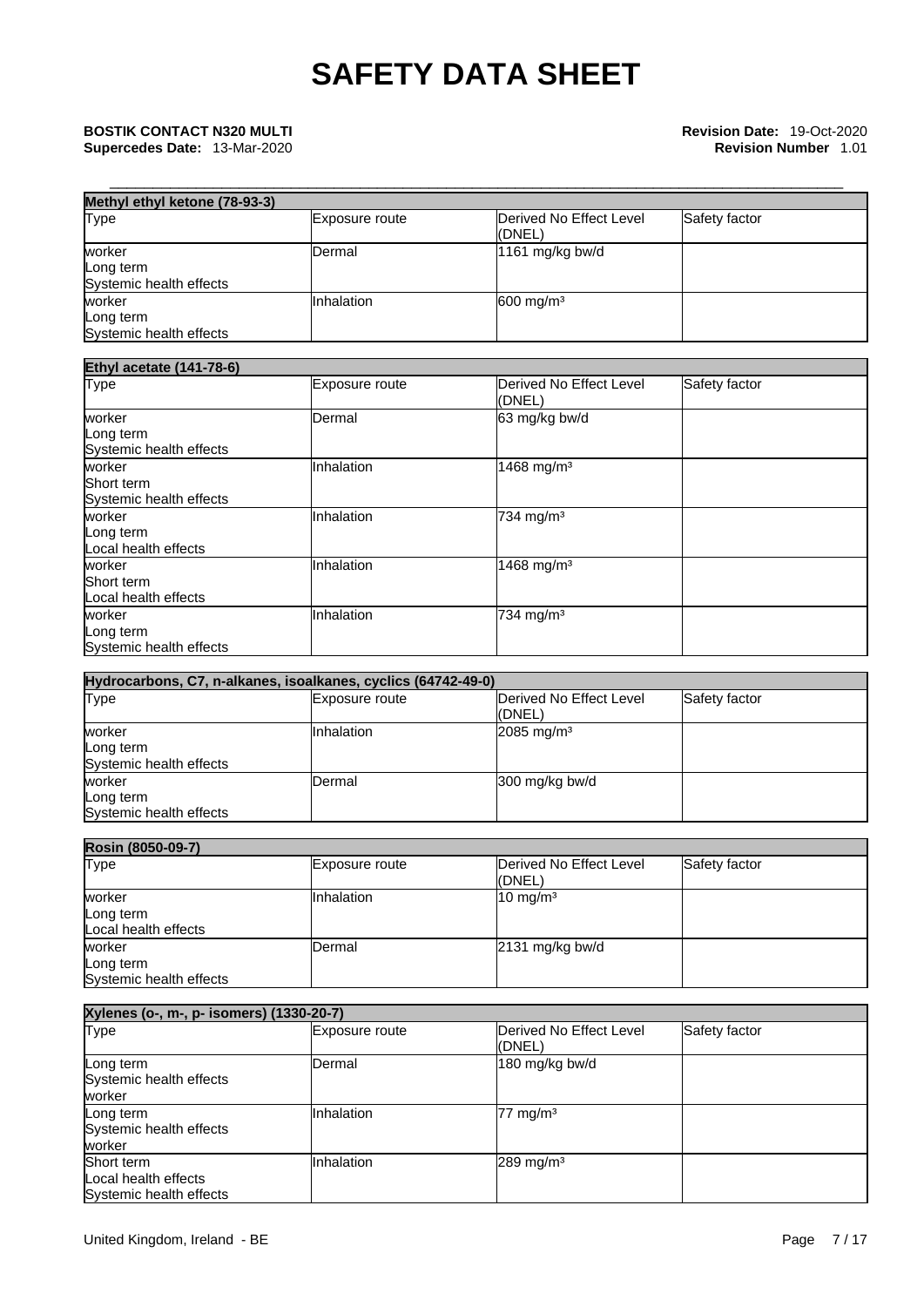**Supercedes Date: 13-Mar-2020** 

| <b>worke</b> |  |  |
|--------------|--|--|

| <b>Derived No Effect Level (DNEL)</b>                                |                |                                   |               |
|----------------------------------------------------------------------|----------------|-----------------------------------|---------------|
| Hydrocarbons, C6-C7, isoalkanes, cyclics, <5% n-hexane (RR-100223-9) |                |                                   |               |
| Type                                                                 | Exposure route | Derived No Effect Level<br>(DNEL) | Safety factor |
| Consumer<br>Long term<br>Systemic health effects                     | Dermal         | 1 377 mg/kg bw/d                  |               |
| Consumer<br>Long term<br>Systemic health effects                     | Inhalation     | 1 131 mg/m <sup>3</sup>           |               |
| Consumer<br>Long term<br>Systemic health effects                     | Oral           | 1 301 mg/kg bw/d                  |               |

| Methyl ethyl ketone (78-93-3)                               |                   |                                    |               |
|-------------------------------------------------------------|-------------------|------------------------------------|---------------|
| <b>Type</b>                                                 | Exposure route    | Derived No Effect Level<br>((DNEL) | Safety factor |
| Consumer<br>Long term<br>Systemic health effects            | IDermal           | 412 mg/kg bw/d                     |               |
| Consumer<br>Long term<br>Systemic health effects            | <b>Inhalation</b> | $106$ mg/m <sup>3</sup>            |               |
| Consumer<br>Local health effects<br>Systemic health effects | Oral              | 31 mg/kg bw/d                      |               |

| <b>Ethyl acetate (141-78-6)</b>                   |                |                                   |               |
|---------------------------------------------------|----------------|-----------------------------------|---------------|
| <b>Type</b>                                       | Exposure route | Derived No Effect Level<br>(DNEL) | Safety factor |
| Consumer<br>Long term<br>Systemic health effects  | Oral           | 4.5 mg/kg bw/d                    |               |
| Consumer<br>Long term<br>Systemic health effects  | Dermal         | 37 mg/kg bw/d                     |               |
| Consumer<br>Short term<br>Systemic health effects | Inhalation     | 734 mg/m <sup>3</sup>             |               |
| Consumer<br>Long term<br>Local health effects     | Inhalation     | 367 mg/m <sup>3</sup>             |               |
| Consumer<br>Short term<br>Local health effects    | Inhalation     | 734 mg/m <sup>3</sup>             |               |
| Consumer<br>Long term<br>Systemic health effects  | Inhalation     | 367 mg/m <sup>3</sup>             |               |

| Hydrocarbons, C7, n-alkanes, isoalkanes, cyclics (64742-49-0) |                       |                                   |               |
|---------------------------------------------------------------|-----------------------|-----------------------------------|---------------|
| <b>Type</b>                                                   | <b>Exposure route</b> | Derived No Effect Level<br>(DNEL) | Safety factor |
| Consumer<br>Long term<br>Systemic health effects              | IInhalation           | $447$ mg/m <sup>3</sup>           |               |
| Consumer<br>Long term<br>Systemic health effects              | Dermal                | 149 mg/kg bw/d                    |               |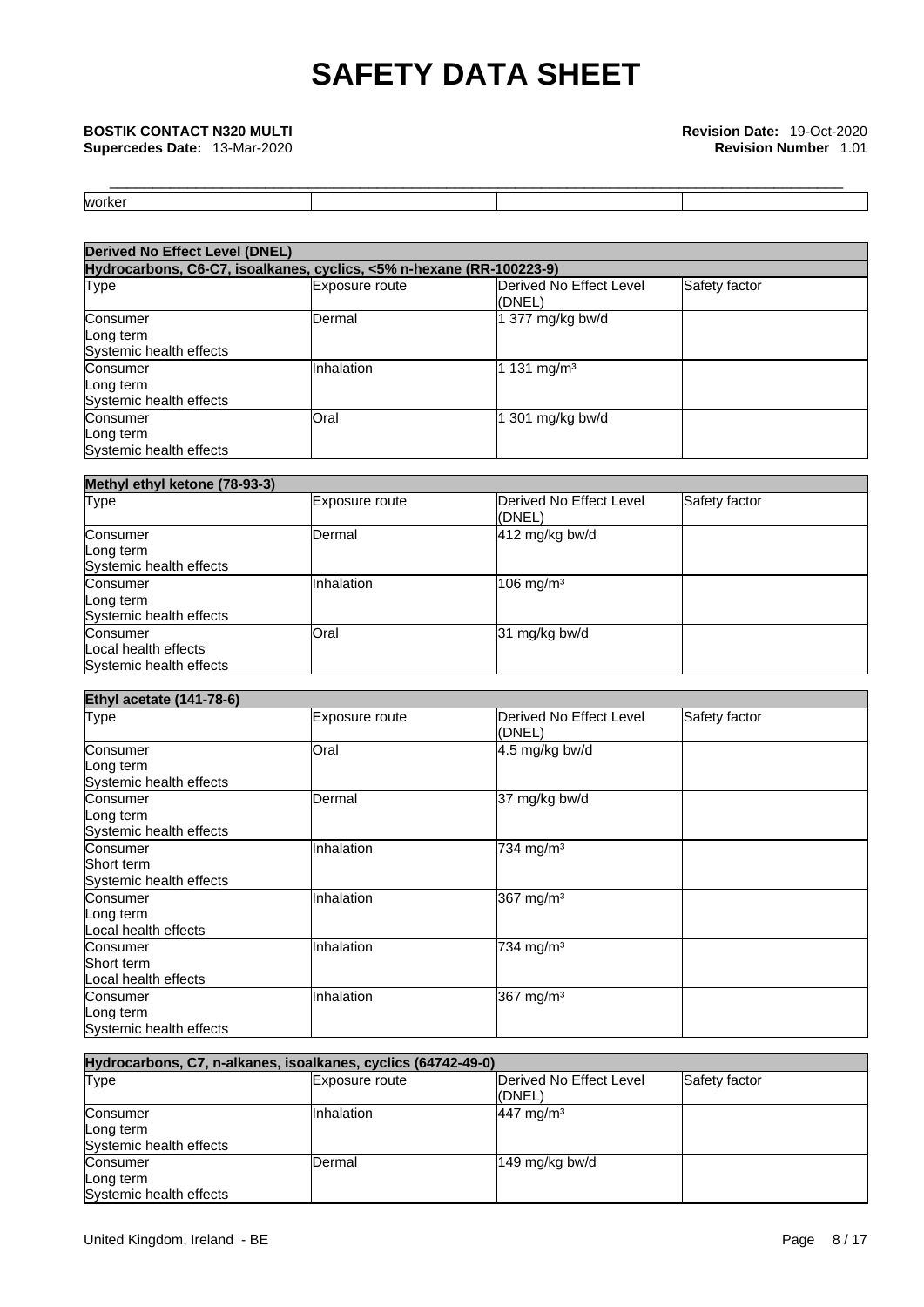| Consumer                | <b>Oral</b> | 149 mg/kg bw/d |  |
|-------------------------|-------------|----------------|--|
| Long term               |             |                |  |
| Systemic health effects |             |                |  |

| Rosin (8050-09-7)                                |                |                                   |               |
|--------------------------------------------------|----------------|-----------------------------------|---------------|
| <b>Type</b>                                      | Exposure route | Derived No Effect Level<br>(DNEL) | Safety factor |
| Consumer<br>Long term<br>Systemic health effects | Dermal         | 1065 mg/kg bw/d                   |               |
| Consumer<br>Long term<br>Systemic health effects | Oral           | 1065 mg/kg bw/d                   |               |

#### **Predicted No Effect Concentration** No information available. **(PNEC)**

| <b>Predicted No Effect Concentration (PNEC)</b> |                                                 |
|-------------------------------------------------|-------------------------------------------------|
| Methyl ethyl ketone (78-93-3)                   |                                                 |
| Environmental compartment                       | <b>Predicted No Effect Concentration (PNEC)</b> |
| Freshwater                                      | 55.8 mg/l                                       |
| Marine water                                    | 55.8 mg/l                                       |
| Freshwater sediment                             | 287.74 mg/l                                     |
| Marine sediment                                 | 287.7 ma/l                                      |
| Soil                                            | $22.5$ mg/                                      |

| Ethyl acetate (141-78-6)           |                                          |
|------------------------------------|------------------------------------------|
| Environmental compartment          | Predicted No Effect Concentration (PNEC) |
| Freshwater                         | $0.26$ mg/                               |
| Marine water                       | $0.026$ ma/l                             |
| Freshwater sediment                | 1.25 mg/kg                               |
| Marine sediment                    | $0.125$ mg/kg                            |
| Soil                               | $0.24$ mg/kg                             |
| Microorganisms in sewage treatment | 650 mg/l                                 |

| Rosin (8050-09-7)         |                                                 |
|---------------------------|-------------------------------------------------|
| Environmental compartment | <b>Predicted No Effect Concentration (PNEC)</b> |
| Freshwater                | $0.002$ mg/l                                    |
| Marine water              | $0 \text{ ma/l}$                                |
| Sewage treatment plant    | 1000 mg/l                                       |
| Freshwater sediment       | $0.007$ mg/l                                    |
| Marine sediment           | $0.001$ mg/l                                    |

### **8.2. Exposure controls**

| <b>Engineering controls</b>            | Ensure adequate ventilation, especially in confined areas. Vapours/aerosols must be<br>exhausted directly at the point of origin.                                                                                                                                                                     |
|----------------------------------------|-------------------------------------------------------------------------------------------------------------------------------------------------------------------------------------------------------------------------------------------------------------------------------------------------------|
| <b>Personal Protective Equipment</b>   |                                                                                                                                                                                                                                                                                                       |
| <b>Eye/face protection</b>             | Tight sealing safety goggles. Face protection shield. Eye protection must conform to<br>standard EN 166.                                                                                                                                                                                              |
| <b>Hand protection</b>                 | Wear protective gloves. The breakthrough time of the gloves depends on the material<br>and the thickness as well as the temperature. Ensure that the breakthrough time of the<br>glove material is not exceeded. Refer to glove supplier for information on breakthrough<br>time for specific gloves. |
| Skin and body protection               | Antistatic footwear. Wear fire/flame resistant/retardant clothing. Suitable protective<br>clothing.                                                                                                                                                                                                   |
| <b>Respiratory protection</b>          | In case of inadequate ventilation wear respiratory protection. In case of mist, spray or<br>aerosol exposure wear suitable personal respiratory protection and protective suit.                                                                                                                       |
| <b>Recommended filter type:</b>        | Organic gases and vapours filter conforming to EN 14387.                                                                                                                                                                                                                                              |
| <b>Environmental exposure controls</b> | Do not allow into any sewer, on the ground or into any body of water.                                                                                                                                                                                                                                 |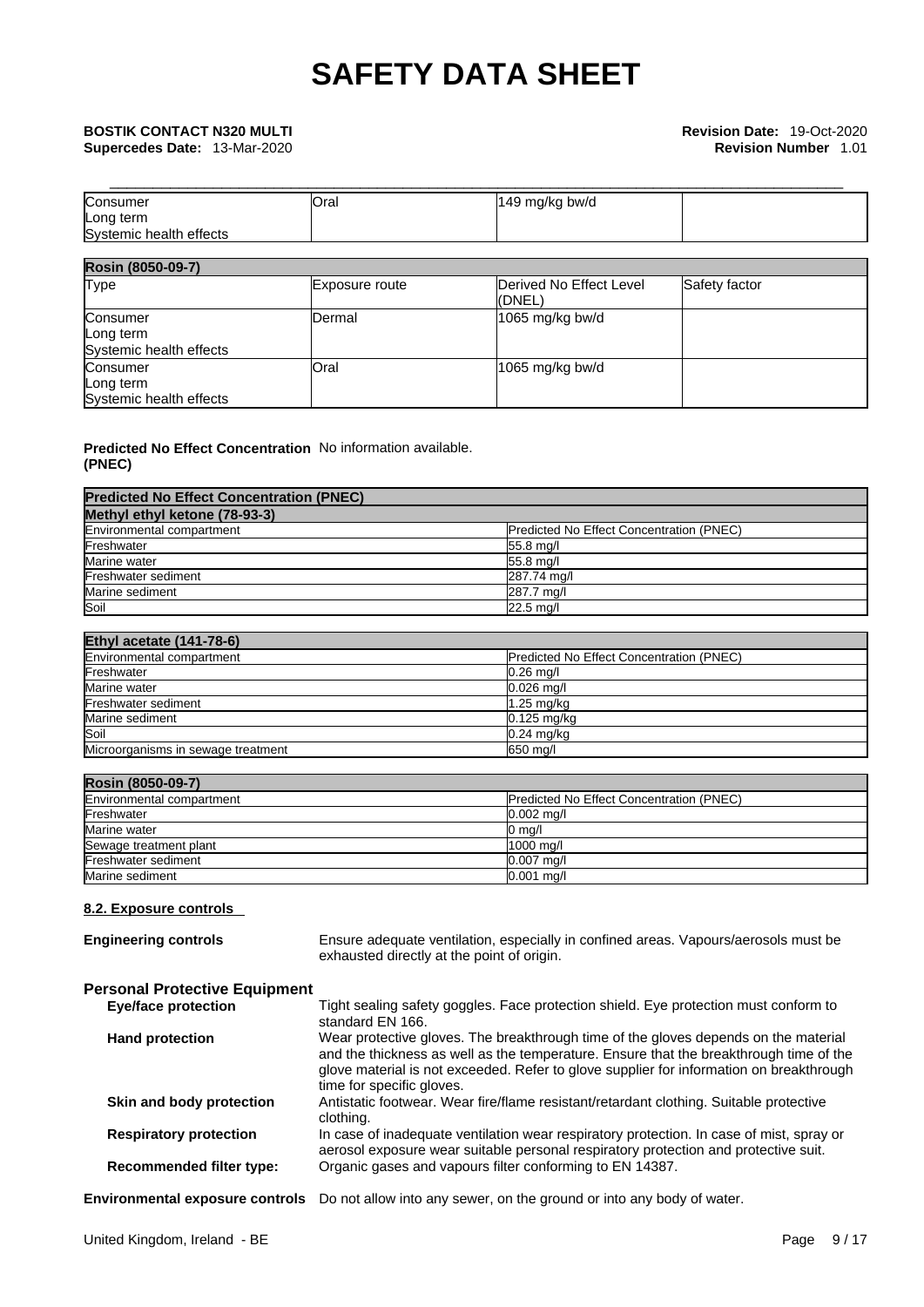### **SECTION 9: Physical and chemical properties**

#### **9.1. Information on basic physical and chemical properties**

| <b>Physical state</b><br>Appearance<br>Colour<br><b>Odour</b><br><b>Odour threshold</b> | Liquid<br>Liquid<br>No information available<br>Characteristic, Solvent<br>No information available |                                           |
|-----------------------------------------------------------------------------------------|-----------------------------------------------------------------------------------------------------|-------------------------------------------|
| <b>Property</b>                                                                         | <b>Values</b>                                                                                       | Remarks • Method                          |
| рH                                                                                      | No data available                                                                                   |                                           |
| Melting point / freezing point                                                          | No data available                                                                                   |                                           |
| Boiling point / boiling range                                                           | 55.8 °C                                                                                             |                                           |
| <b>Flash point</b>                                                                      | $-20$ °C                                                                                            |                                           |
| <b>Evaporation rate</b>                                                                 | No data available                                                                                   |                                           |
| Flammability (solid, gas)                                                               | Not applicable for liquids.                                                                         |                                           |
| <b>Flammability Limit in Air</b>                                                        |                                                                                                     |                                           |
| Upper flammability or explosive No data available                                       |                                                                                                     |                                           |
| <b>limits</b>                                                                           |                                                                                                     |                                           |
| Lower flammability or explosive No data available                                       |                                                                                                     |                                           |
| <b>limits</b>                                                                           |                                                                                                     |                                           |
| Vapour pressure                                                                         | 1100                                                                                                | hPa                                       |
| Vapour density                                                                          | No data available<br>0.9                                                                            |                                           |
| <b>Relative density</b>                                                                 | Insoluble in water                                                                                  |                                           |
| <b>Water solubility</b><br>Solubility(ies)                                              | No data available                                                                                   |                                           |
| <b>Partition coefficient</b>                                                            | No data available                                                                                   |                                           |
| <b>Autoignition temperature</b>                                                         | No data available                                                                                   |                                           |
| <b>Decomposition temperature</b>                                                        | No data available                                                                                   |                                           |
| <b>Kinematic viscosity</b>                                                              | 4200 mm $^{2}/s$                                                                                    | @ 40°C                                    |
| <b>Dynamic viscosity</b>                                                                | approx. 3500 - mPa s                                                                                | @ 23 °C                                   |
|                                                                                         |                                                                                                     |                                           |
| <b>Explosive properties</b>                                                             | No data available                                                                                   |                                           |
| <b>Oxidising properties</b>                                                             | No data available                                                                                   |                                           |
|                                                                                         |                                                                                                     |                                           |
| 9.2. Other information                                                                  |                                                                                                     |                                           |
| Solid content (%)                                                                       | approx. 26                                                                                          |                                           |
| <b>VOC Content (%)</b>                                                                  | approx. No information available                                                                    | Directive 2004/42/EC on the limitation of |
|                                                                                         |                                                                                                     | emissions of volatile organic compounds   |
| <b>Density</b>                                                                          | No information available q/cm <sup>3</sup>                                                          |                                           |

### **SECTION 10: Stability and reactivity**

### **10.1. Reactivity**

| <b>Reactivity</b>                                            | No information available.       |
|--------------------------------------------------------------|---------------------------------|
| 10.2. Chemical stability                                     |                                 |
| <b>Stability</b>                                             | Stable under normal conditions. |
| <b>Explosion data</b><br>Sensitivity to mechanical<br>impact | None.                           |
| Sensitivity to static discharge                              | Yes.                            |
| 10.3. Possibility of hazardous reactions                     |                                 |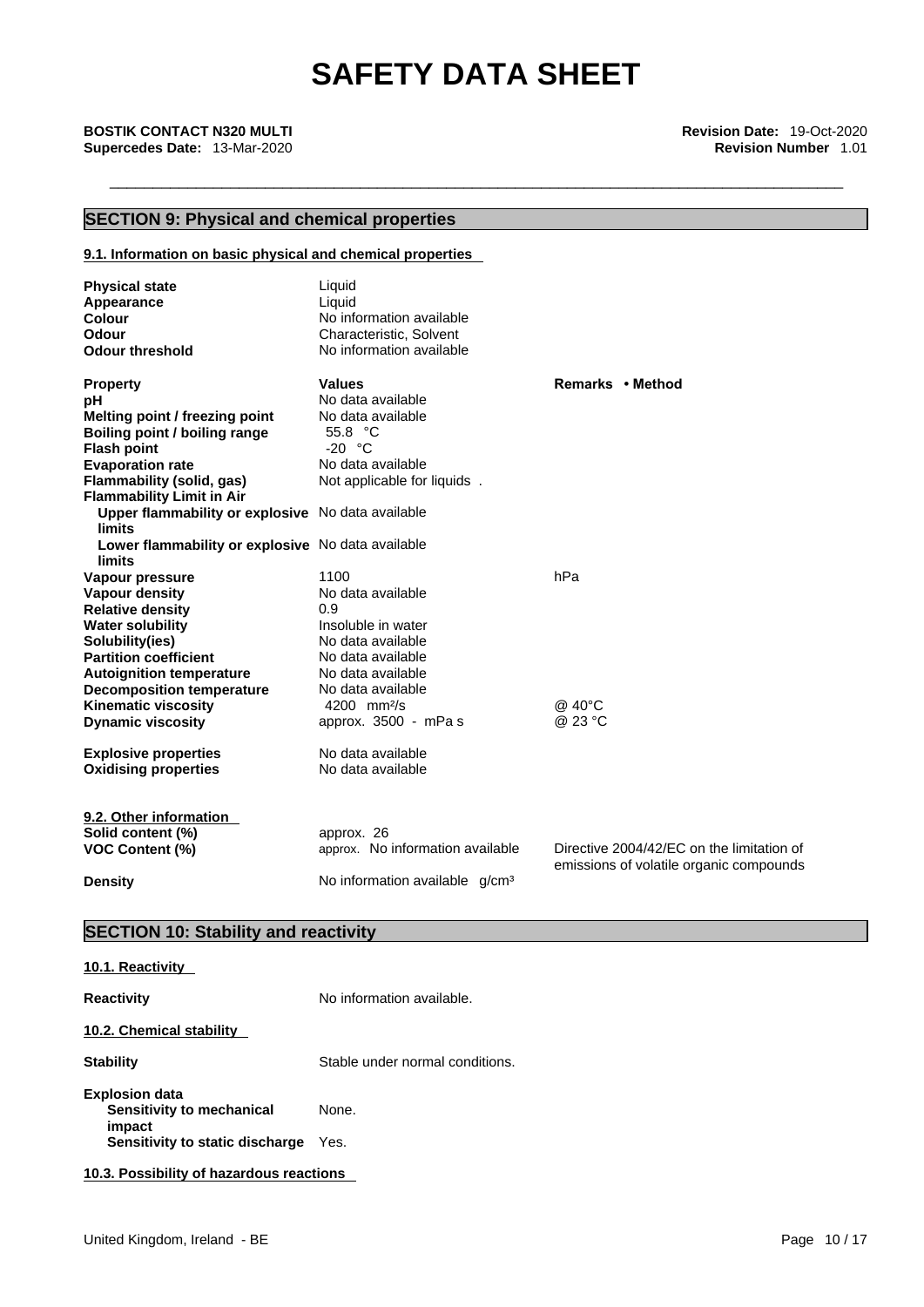**Supercedes Date:** 13-Mar-2020 **Revision Number** 1.01

**Possibility of hazardous reactions** None under normal processing.

| 10.4. Conditions to avoid                  |                                                                                |
|--------------------------------------------|--------------------------------------------------------------------------------|
| <b>Conditions to avoid</b>                 | Heat, flames and sparks.                                                       |
| 10.5. Incompatible materials               |                                                                                |
| Incompatible materials                     | None known based on information supplied.                                      |
| 10.6. Hazardous decomposition products     |                                                                                |
| <b>Hazardous decomposition</b><br>products | None under normal use conditions. Stable under recommended storage conditions. |

### **SECTION 11: Toxicological information**

#### **11.1. Information on toxicological effects**

#### **Information on likely routes of exposure**

**Product Information** .

| <b>Inhalation</b>   | Specific test data for the substance or mixture is not available. May cause irritation of<br>respiratory tract. May cause drowsiness or dizziness.                                                                         |
|---------------------|----------------------------------------------------------------------------------------------------------------------------------------------------------------------------------------------------------------------------|
| Eye contact         | Specific test data for the substance or mixture is not available. Causes serious eye<br>irritation. (based on components). May cause redness, itching, and pain.                                                           |
| <b>Skin contact</b> | May cause irritation. Prolonged contact may cause redness and irritation. Specific test<br>data for the substance or mixture is not available. Causes mild skin irritation.                                                |
| <b>Ingestion</b>    | Specific test data for the substance or mixture is not available. Ingestion may cause<br>gastrointestinal irritation, nausea, vomiting and diarrhoea.                                                                      |
|                     | Symptoms related to the physical, chemical and toxicological characteristics                                                                                                                                               |
| <b>Symptoms</b>     | May cause redness and tearing of the eyes. Inhalation of high vapour concentrations<br>may cause symptoms like headache, dizziness, tiredness, nausea and vomiting.<br>Prolonged contact may cause redness and irritation. |

#### **Numerical measures of toxicity**

**Acute toxicity** 

**The following values are calculated based on chapter 3.1 of the GHS document**

#### **Component Information**

| Chemical name                | Oral LD50                  | Dermal LD50                   | Inhalation LC50           |
|------------------------------|----------------------------|-------------------------------|---------------------------|
| Hydrocarbons, C6-C7,         | LD50 $>16.5$ g/Kg (Rattus) | LD50 > 3.35 g/Kg (Oryctolagus | $LC50$ (4h) =73680 ppm    |
| isoalkanes, cyclics, <5%     | (OECD Guideline 201)       | cuniculus) (OECD 402)         | (Vapour - Rat)            |
| n-hexane                     |                            |                               |                           |
| RR-100223-9                  |                            |                               |                           |
| Methyl ethyl ketone          | $=$ 2483 mg/kg (Rattus)    | $=$ 5000 mg/kg (Oryctolagus   | $=11700$ ppm (Rattus) 4 h |
| 78-93-3                      |                            | cuniculus)                    |                           |
| Ethyl acetate                | $=5620$ mg/kg (Rattus)     | > 18000 mg/kg (Oryctolagus    | $LCO$ 29.3 mg/l air       |
| 141-78-6                     |                            | cuniculus) $> 20$ mL/kg       |                           |
|                              |                            | (Oryctolagus cuniculus)       |                           |
| Hydrocarbons, C7, n-alkanes, | LD50 >5840 mg/kg Rat       | LD50 $>$ 2920 mg/kg (Rattus)  | LC50 >23.3 mg/L (4h)(Rat, |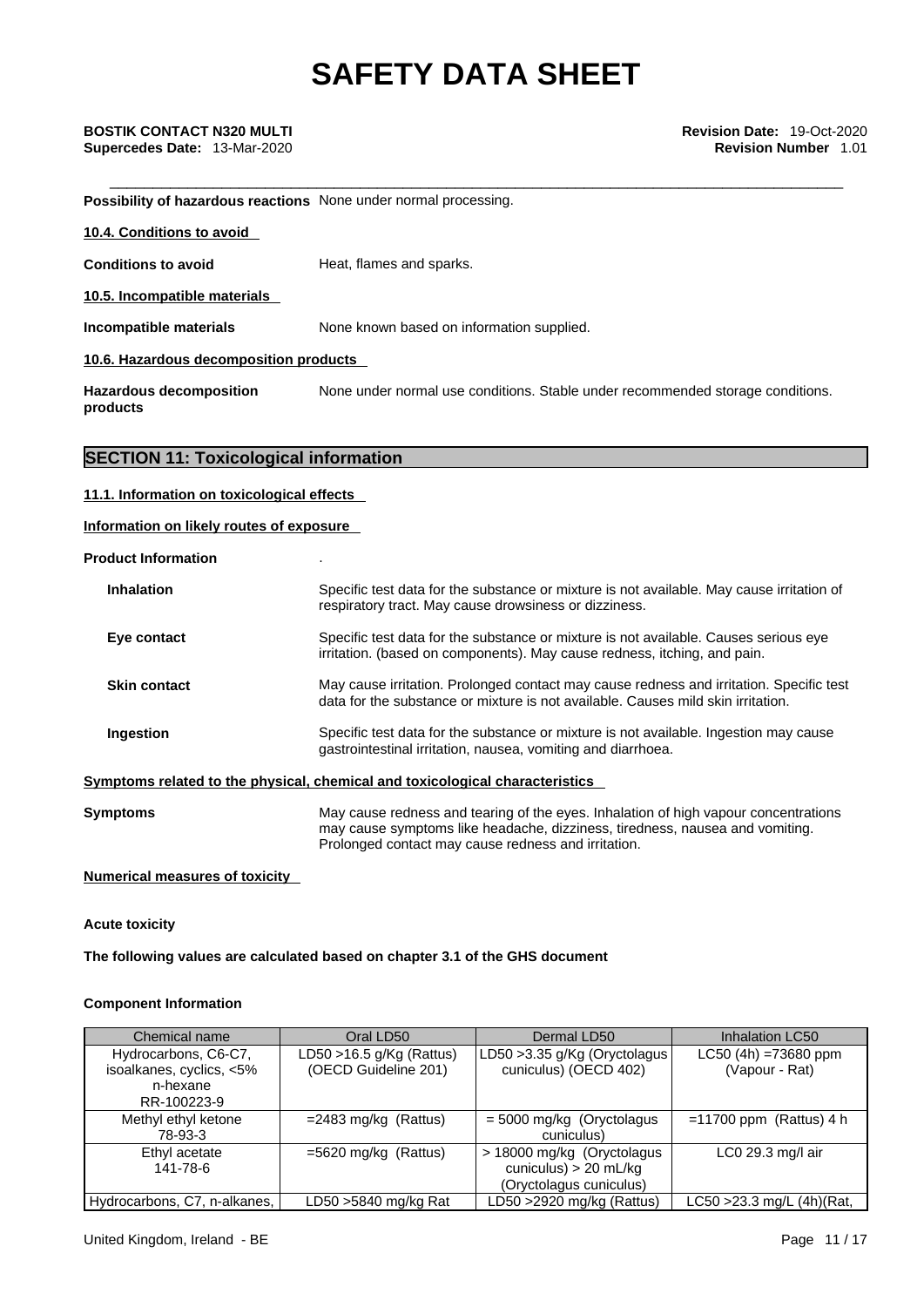## \_\_\_\_\_\_\_\_\_\_\_\_\_\_\_\_\_\_\_\_\_\_\_\_\_\_\_\_\_\_\_\_\_\_\_\_\_\_\_\_\_\_\_\_\_\_\_\_\_\_\_\_\_\_\_\_\_\_\_\_\_\_\_\_\_\_\_\_\_\_\_\_\_\_\_\_\_\_\_\_\_\_\_\_\_ **BOSTIK CONTACT N320 MULTI Revision Date:** 19-Oct-2020 **Supercedes Date:** 13-Mar-2020 **Revision Number** 1.01

| isoalkanes, cyclics<br>64742-49-0                           |                        |                                                                                   | vapour)<br>(OECD 403)                                      |
|-------------------------------------------------------------|------------------------|-----------------------------------------------------------------------------------|------------------------------------------------------------|
| Hydrocarbons, C6, isoalkanes,<br><5% n-hexane<br>64742-49-0 | >16750 mg/Kg (Rattus)  | >3350 mg/Kg (Oryctolagus<br>cuniculus) OECD 402                                   | 259354 mg/m <sup>3</sup> (vapour) (rat<br><b>OECD 403)</b> |
| Rosin<br>8050-09-7                                          | >2000 mg/Kg (Rattus)   | > 2500 mg/kg (Oryctolagus)<br>cuniculus)                                          | $=1.5$ mg/L (Rattus) 4 h                                   |
| Xylenes (o-, m-, p- isomers)<br>1330-20-7                   | $=3500$ mg/kg (Rattus) | > 1700 mg/kg (Oryctolagus<br>cuniculus) > $4350$ mg/kg<br>(Oryctolagus cuniculus) | $=$ >47635 mg/L (Rattus) 4 h =<br>$>5000$ ppm (Rattus) 4 h |

#### **Delayed and immediate effects as well as chronic effects from short and long-term exposure**

**Skin corrosion/irritation** Classification based on data available for ingredients. May cause skin irritation. **Serious eye damage/eye irritation** Classification based on data available for ingredients. Causes serious eye irritation. **Respiratory or skin sensitisation** Based on available data, the classification criteria are not met. **Germ cell mutagenicity** Based on available data, the classification criteria are not met.

The table below indicates ingredients above the cut-off threshold considered as relevant which are listed as mutagenic.

| Chemical name                                                  | European Union |
|----------------------------------------------------------------|----------------|
| Hydrocarbons, C7, n-alkanes, isoalkanes, cyclics<br>64742-49-0 | Muta. 1B       |
| Hydrocarbons, C6, isoalkanes, <5% n-hexane<br>64742-49-0       | Muta. 1B       |

**Carcinogenicity** Based on available data, the classification criteria are not met.

| <b>Chemical name</b>                                           | <b>European Union</b> |
|----------------------------------------------------------------|-----------------------|
| Hydrocarbons, C7, n-alkanes, isoalkanes, cyclics<br>64742-49-0 | Carc. 1B              |
| Hydrocarbons, C6, isoalkanes, <5% n-hexane<br>64742-49-0       | Carc. 1B              |

The table below indicates whether each agency has listed any ingredient as a carcinogen.

| <b>Reproductive toxicity</b>    | Based on available data, the classification criteria are not met. |
|---------------------------------|-------------------------------------------------------------------|
| STOT - single exposure          | May cause drowsiness or dizziness.                                |
| <b>STOT - repeated exposure</b> | Based on available data, the classification criteria are not met. |
| <b>Aspiration hazard</b>        | Based on available data, the classification criteria are not met. |

### **SECTION 12: Ecological information**

### **12.1. Toxicity**

**Ecotoxicity** Toxic to aquatic life with long lasting effects. Harmful to aquatic life.United Kingdom, Ireland - BE Page 12 / 17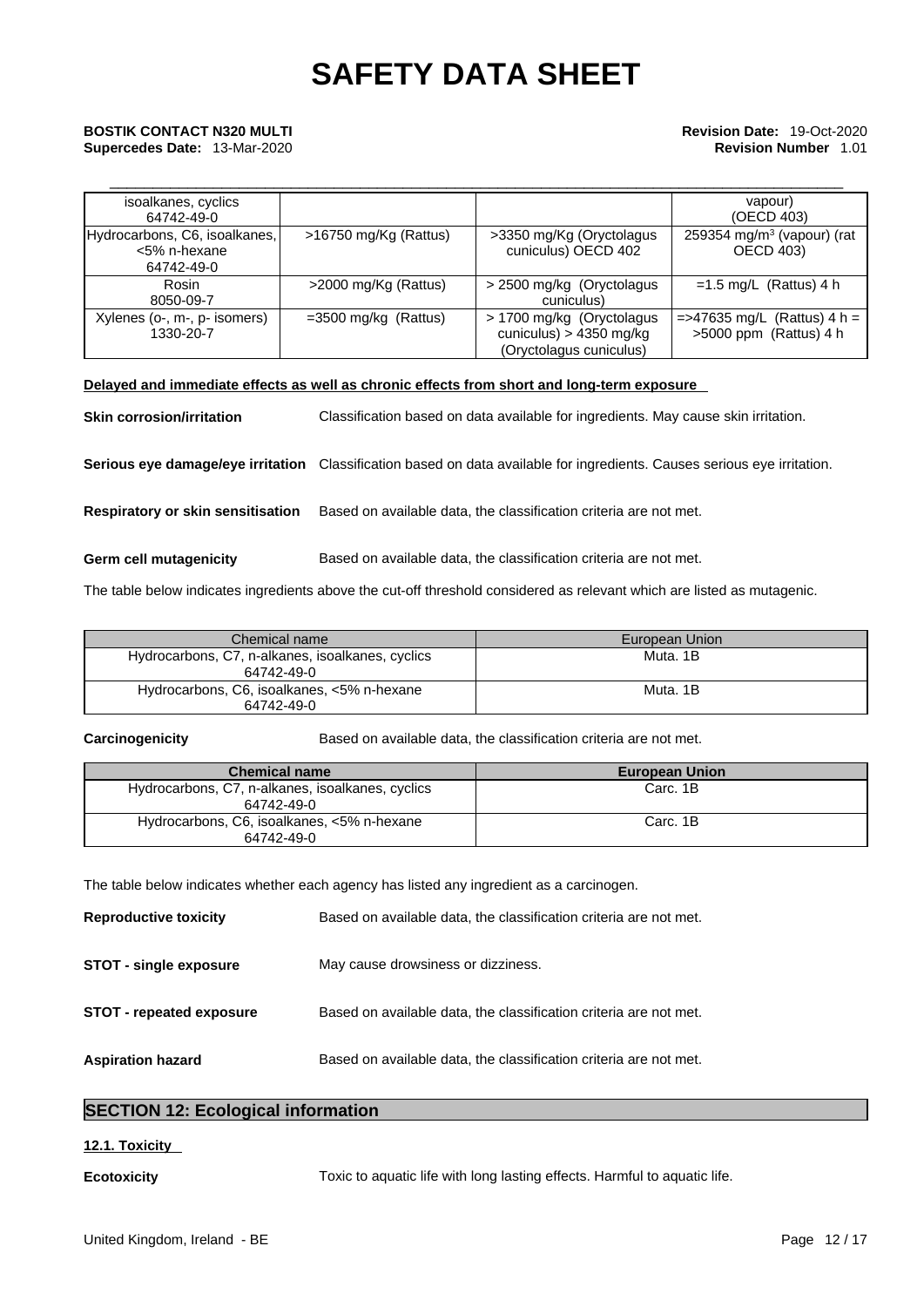## \_\_\_\_\_\_\_\_\_\_\_\_\_\_\_\_\_\_\_\_\_\_\_\_\_\_\_\_\_\_\_\_\_\_\_\_\_\_\_\_\_\_\_\_\_\_\_\_\_\_\_\_\_\_\_\_\_\_\_\_\_\_\_\_\_\_\_\_\_\_\_\_\_\_\_\_\_\_\_\_\_\_\_\_\_ **BOSTIK CONTACT N320 MULTI Revision Date:** 19-Oct-2020 **Supercedes Date:** 13-Mar-2020 **Revision Number** 1.01

| Chemical name                                                               | Algae/aquatic<br>plants                                                   | Fish                                                                                                                                                                     | Toxicity to<br>microorganisms                                                                                              | Crustacea                                                  | M-Factor | M-Factor<br>(long-term) |
|-----------------------------------------------------------------------------|---------------------------------------------------------------------------|--------------------------------------------------------------------------------------------------------------------------------------------------------------------------|----------------------------------------------------------------------------------------------------------------------------|------------------------------------------------------------|----------|-------------------------|
| Hydrocarbons, C6-C7,<br>isoalkanes, cyclics,<br><5% n-hexane<br>RR-100223-9 |                                                                           | <b>LL50</b><br>(96h)=12mg/L<br>(Oncorhynchus<br>mykiss)Semi-sta<br>tic OECD 203                                                                                          |                                                                                                                            |                                                            |          |                         |
| Methyl ethyl ketone<br>78-93-3                                              | EC50=1972<br>mg/l<br>(Pseudokirchner<br>iella<br>subcapitata)             | LC50: 3130 -<br>3320mg/L (96h,<br>Pimephales<br>promelas)                                                                                                                | $EC50 = 3403$<br>mg/L 30 min<br>$EC50 = 3426$<br>mg/L 5 min                                                                | EC5048 h ><br>308 mg/L<br>(Daphnia magna                   |          |                         |
| Ethyl acetate<br>141-78-6                                                   | EC50:<br>$=3300$ mg/L<br>(48h,<br>Desmodesmus<br>subspicatus)             | LC50:<br>=484mg/L (96h,<br>Oncorhynchus<br>mykiss) LC50:<br>352 - 500mg/L<br>(96h,<br>Oncorhynchus<br>mykiss) LC50:<br>220 - 250mg/L<br>(96h,<br>Pimephales<br>promelas) | $EC50 = 1180$<br>mg/L 5 min<br>$EC50 = 1500$<br>mg/L 15 min<br>$EC50 = 5870$<br>mg/L 15 min<br>$EC50 = 7400$<br>$mg/L$ 2 h | EC50:<br>=560mg/L (48h,<br>Daphnia magna)                  |          |                         |
| Hydrocarbons, C7,<br>n-alkanes, isoalkanes,<br>cyclics<br>64742-49-0        | $ErL50 (72h) =$<br>10-30 mg/L<br>(Pseudokirchner<br>iella<br>subcapitata) | LL50 (96h)<br>$>13.4$ mg/L<br>(Oncorhynchus<br>mykiss)<br>OECD 203                                                                                                       | $\blacksquare$                                                                                                             | $EL50 (48h) =$<br>3.0 mg/L<br>(Daphnia<br>magna)           |          |                         |
| Hydrocarbons, C6,<br>isoalkanes, <5%<br>n-hexane<br>64742-49-0              | $EL50 (72h) =$<br>13.6 mg/l<br>(Pseudokirchner<br>iella<br>subcapitata)   | $LL50 (96h) =$<br>18.27 mg/l<br>(Oncorhynchus<br>mykiss)                                                                                                                 |                                                                                                                            | $EL50(48h)=$<br>31.9 mg/l<br>(Daphnia<br>magna)            |          |                         |
| Rosin<br>8050-09-7                                                          | EC50:<br>=400mg/L (72h,<br>Desmodesmus<br>subspicatus)                    | LC50 (96h)<br>$>10$ mg/L<br>(Danio rerio)                                                                                                                                | $EC50 = 31.5$<br>mg/L 30 min                                                                                               | EC50 48 h<br>>100 mg/L<br>(Daphnia magna                   |          |                         |
| Xylenes (o-, m-, p-<br>isomers)<br>1330-20-7                                |                                                                           | LC5096 h 2.6<br>mg/L<br>(Oncorhynchus<br>mykiss) (OECD<br>203)                                                                                                           | mg/L 24 h                                                                                                                  | $EC50 = 0.0084$ EC50 48 h = 3.4<br>mg/L (Dappnia<br>magna) |          |                         |

### **12.2. Persistence and degradability**

**Persistence and degradability** No information available.

| <b>Component Information</b>                                         |                      |                        |                            |
|----------------------------------------------------------------------|----------------------|------------------------|----------------------------|
| Hydrocarbons, C6-C7, isoalkanes, cyclics, <5% n-hexane (RR-100223-9) |                      |                        |                            |
| <b>Method</b>                                                        | <b>Exposure time</b> | Value                  | lResults                   |
|                                                                      | 28 days              | <b>Ibiodegradation</b> | 98 % Readily biodegradable |

| Methyl ethyl ketone (78-93-3)                                                   |                      |                |                            |
|---------------------------------------------------------------------------------|----------------------|----------------|----------------------------|
| <b>Method</b>                                                                   | <b>Exposure time</b> | <b>Value</b>   | <b>IResults</b>            |
| OECD Test No. 301D: Ready<br>Biodegradability: Closed Bottle Test<br>(TG 301 D) | 28 days              | biodegradation | 98 % Readily biodegradable |

| Hydrocarbons, C7, n-alkanes, isoalkanes, cyclics (64742-49-0) |                      |              |                |
|---------------------------------------------------------------|----------------------|--------------|----------------|
| <b>Method</b>                                                 | <b>Exposure time</b> | <b>Value</b> | <b>Results</b> |
|                                                               |                      |              |                |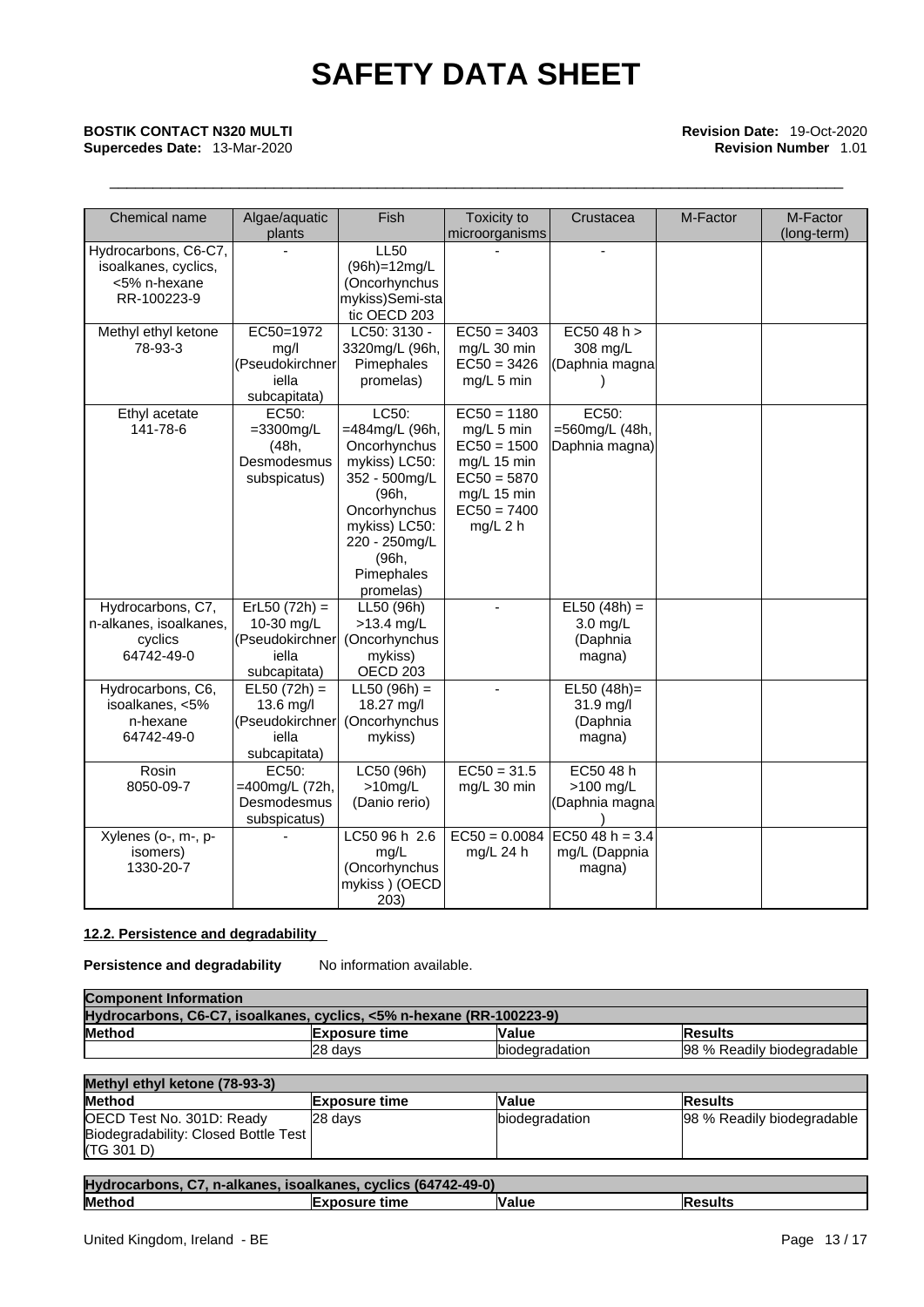| OECD Test No. 301F: Ready    | 28 days | 98% | Readily biodegradable |
|------------------------------|---------|-----|-----------------------|
| Biodegradability: Manometric |         |     |                       |
| Respirometry Test (TG 301 F) |         |     |                       |

#### **12.3. Bioaccumulative potential**

**Bioaccumulation** There is no data for this product.

#### **Component Information**

| Chemical name                     | <b>Partition coefficient</b> | Bioconcentration factor (BCF) |
|-----------------------------------|------------------------------|-------------------------------|
| Methyl ethyl ketone               | 0.3                          |                               |
| 78-93-3                           |                              |                               |
| Ethyl acetate                     | 0.6                          | 30                            |
| 141-78-6                          |                              |                               |
| Hydrocarbons, C6, isoalkanes, <5% | 3.6                          | 501                           |
| n-hexane                          |                              |                               |
| 64742-49-0                        |                              |                               |
| Xylenes (o-, m-, p- isomers)      | 3.15                         | 15                            |
| 1330-20-7                         |                              |                               |

#### **12.4. Mobility in soil**

**Mobility in soil** No information available.

### **12.5. Results of PBT and vPvB assessment**

**PBT and vPvB assessment** . The components in this formulation do not meet the criteria for classification as PBT or vPvB.

| Chemical name                                                  | PBT and vPvB assessment                                                                                |
|----------------------------------------------------------------|--------------------------------------------------------------------------------------------------------|
| Methyl ethyl ketone<br>78-93-3                                 | The substance is not PBT / vPvB                                                                        |
| Ethyl acetate<br>141-78-6                                      | The substance is not PBT / vPvB<br>PBT assessment does not apply                                       |
| Hydrocarbons, C7, n-alkanes, isoalkanes, cyclics<br>64742-49-0 | The substance is not PBT / vPvB                                                                        |
| Hydrocarbons, C6, isoalkanes, <5% n-hexane<br>64742-49-0       | The substance is not PBT / vPvB                                                                        |
| Rosin<br>8050-09-7                                             | The substance is not PBT / vPvB<br>Further information relevant for the PBT assessment is<br>necessary |
| Xylenes (o-, m-, p- isomers)<br>1330-20-7                      | The substance is not PBT / vPvB                                                                        |

### **12.6. Other adverse effects**

**Other adverse effects** No information available.

.

### **SECTION 13: Disposal considerations**

### **13.1. Waste treatment methods**

| Waste from residues/unused | Should not be released into the environment. Dispose of in accordance with local     |
|----------------------------|--------------------------------------------------------------------------------------|
| products                   | regulations. Dispose of waste in accordance with environmental legislation.          |
| Contaminated packaging     | Empty containers pose a potential fire and explosion hazard. Do not cut, puncture or |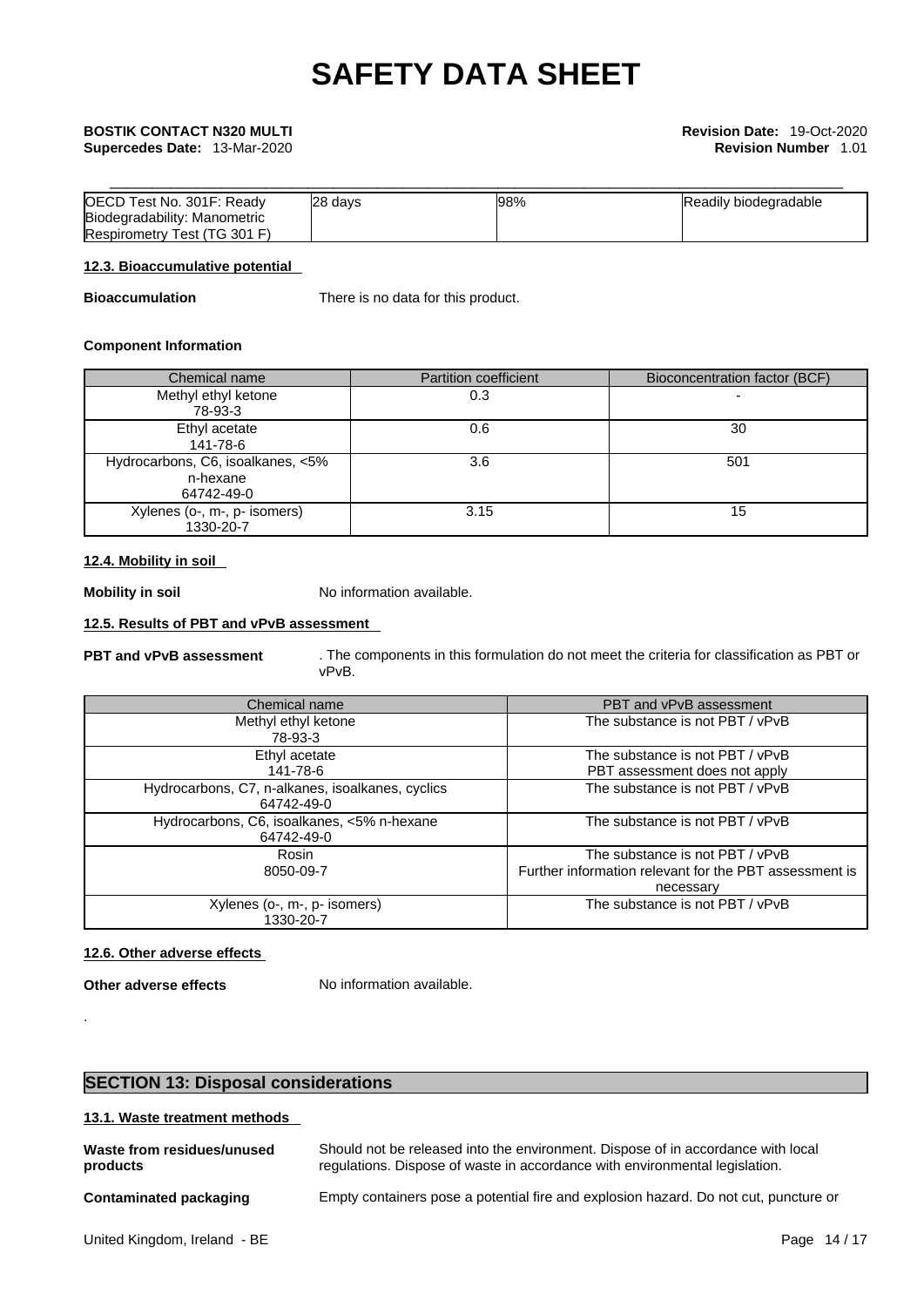| <b>BOSTIK CONTACT N320 MULTI</b>    | <b>Revision Date: 19-Oct-2020</b> |
|-------------------------------------|-----------------------------------|
| <b>Supercedes Date: 13-Mar-2020</b> | <b>Revision Number 1.01</b>       |
|                                     |                                   |
|                                     |                                   |

|                                 | weld containers.                                                                                                                                                                           |
|---------------------------------|--------------------------------------------------------------------------------------------------------------------------------------------------------------------------------------------|
| <b>European Waste Cataloque</b> | 08 04 09* waste adhesives and sealants containing organic solvents or other dangerous<br>substances<br>15 01 10*: Packaging containing residues of or contaminated by dangerous substances |
| <b>Other information</b>        | Waste codes should be assigned by the user based on the application for which the<br>product was used.                                                                                     |

### **SECTION 14: Transport information**

| Note:                                                                                                                                                                                                                                                                                                                                                                                      | The information shown here, may not always agree with the bill of lading shipping<br>description for the material. The shipping descriptions shown here are for bulk shipments<br>only, and may not apply to shipments made in non-bulk packages (see regulatory<br>definition).                                                                                     |
|--------------------------------------------------------------------------------------------------------------------------------------------------------------------------------------------------------------------------------------------------------------------------------------------------------------------------------------------------------------------------------------------|----------------------------------------------------------------------------------------------------------------------------------------------------------------------------------------------------------------------------------------------------------------------------------------------------------------------------------------------------------------------|
| <b>Land transport (ADR/RID)</b><br>14.1 UN number<br>14.2 Proper Shipping Name<br>14.3 Transport hazard class(es)<br>Labels<br>14.4 Packing group<br><b>Description</b><br><b>14.5 Environmental hazards</b><br><b>14.6 Special Provisions</b><br><b>Classification code</b><br><b>Tunnel restriction code</b><br><b>Limited Quantity (LQ)</b><br><b>ADR Hazard Id (Kemmler</b><br>Number) | <b>UN1133</b><br>Adhesives, Environmentally Hazardous<br>3<br>3<br>Ш<br>UN1133, Adhesives, 3, II, (D/E), Environmentally Hazardous<br>Yes<br>640D<br>F <sub>1</sub><br>(D/E)<br>5 <sub>L</sub><br>33                                                                                                                                                                 |
| <b>IMDG</b><br>14.1 UN number<br>14.2 Proper Shipping Name<br>14.3 Transport hazard class(es)<br>14.4 Packing group<br><b>Description</b><br>14.5 Marine pollutant<br><b>14.6 Special Provisions</b><br><b>Limited Quantity (LQ)</b><br>EmS-No                                                                                                                                             | <b>UN1133</b><br>Adhesives (Hydrocarbons, C6-C7, isoalkanes, cyclics, <5% n-hexane), Marine Pollutant<br>3<br>UN1133, Adhesives (Hydrocarbons, C6-C7, isoalkanes, cyclics, <5% n-hexane), 3, II,<br>(-20°C c.c.), Marine Pollutant<br>Р.<br>None<br>5L<br>$F-E. S-D$<br>14.7 Transport in bulk according to Annex II of MARPOL 73/78 and the IBC Code Not applicable |
| Air transport (ICAO-TI / IATA-DGR)                                                                                                                                                                                                                                                                                                                                                         |                                                                                                                                                                                                                                                                                                                                                                      |

| $1.01$ . The state of $1.91$ and $1.11$ and $1.11$ and $1.11$ and $1.11$ and $1.11$ and $1.11$ and $1.11$ and $1.11$ and $1.11$ and $1.11$ and $1.11$ and $1.11$ and $1.11$ and $1.11$ and $1.11$ and $1.11$ and $1.11$ and |                          |
|-----------------------------------------------------------------------------------------------------------------------------------------------------------------------------------------------------------------------------|--------------------------|
| 14.1 UN number                                                                                                                                                                                                              | <b>UN1133</b>            |
| 14.2 Proper Shipping Name                                                                                                                                                                                                   | Adhesives                |
| 14.3 Transport hazard class(es)                                                                                                                                                                                             | 3                        |
| 14.4 Packing group                                                                                                                                                                                                          | Ш                        |
| <b>Description</b>                                                                                                                                                                                                          | UN1133, Adhesives, 3, II |
| 14.5 Environmental hazards                                                                                                                                                                                                  | Yes                      |
| <b>14.6 Special Provisions</b>                                                                                                                                                                                              | A3                       |
| <b>Limited Quantity (LQ)</b>                                                                                                                                                                                                | 1 L                      |
| <b>ERG Code</b>                                                                                                                                                                                                             | 3L                       |
|                                                                                                                                                                                                                             |                          |

### **Section 15: REGULATORY INFORMATION**

**15.1. Safety, health and environmental regulations/legislation specific for the substance or mixture**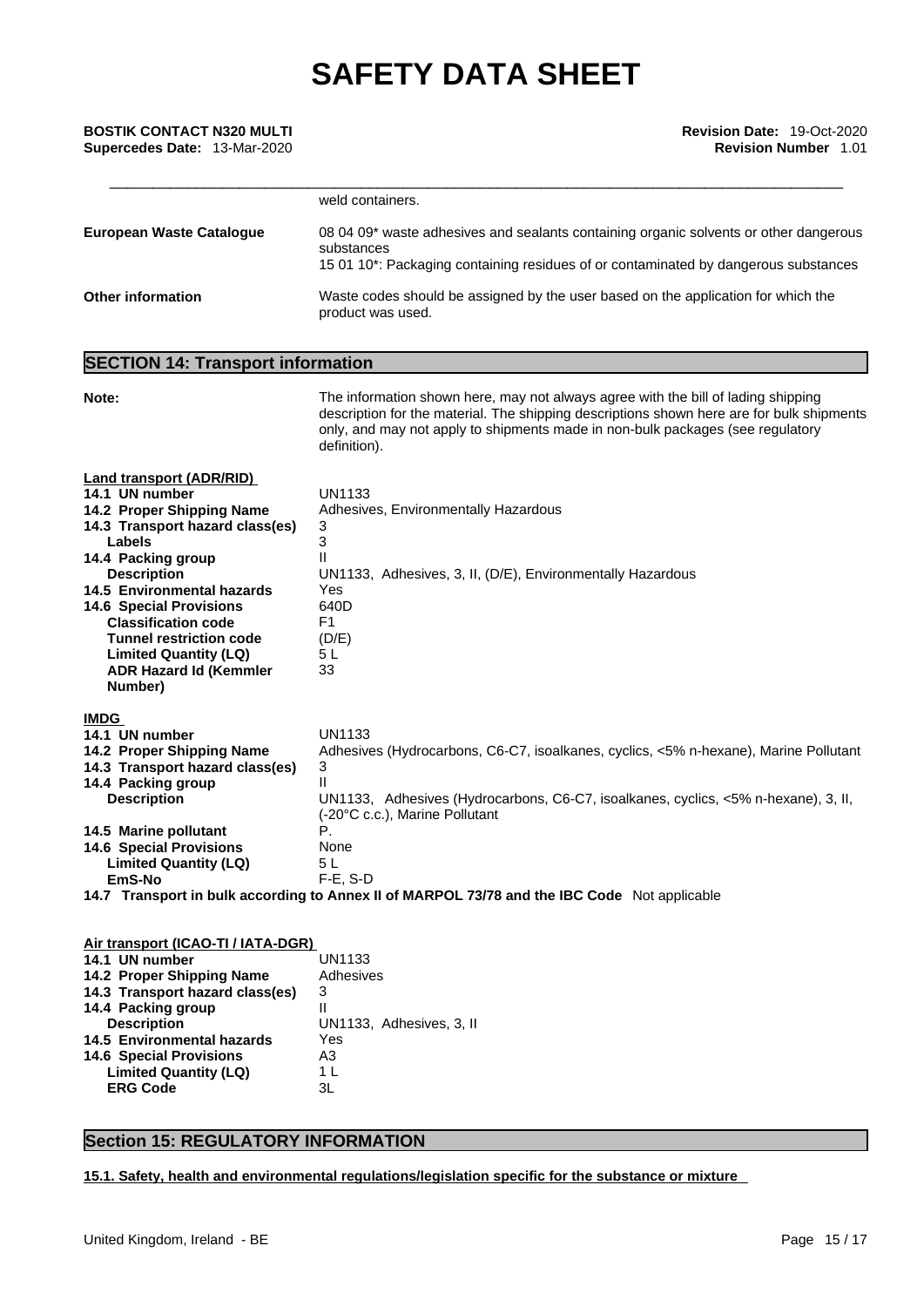#### **European Union**

Take note of Directive 98/24/EC on the protection of the health and safety of workers from the risks related to chemical agents at work

Check whether measures in accordance with Directive 94/33/EC for the protection of young people at work must be taken.

Take note of Directive 92/85/EC on the protection of pregnant and breastfeeding women at work

#### **Registration, Evaluation, Authorization, and Restriction of Chemicals (REACh) Regulation (EC 1907/2006)**

#### **SVHC: Substances of Very High Concern for Authorisation:**

This product does not contain candidate substances of very high concern at a concentration >=0.1% (Regulation (EC) No. 1907/2006 (REACH), Article 59)

#### **EU-REACH (1907/2006) - Annex XVII - Substances subject to Restriction**

This product contains one or more substance(s) subject to restriction (Regulation (EC) No. 1907/2006 (REACH), Annex XVII).

| Chemical name                                    | CAS No     | Restricted substance per REACH<br>Annex XVII |
|--------------------------------------------------|------------|----------------------------------------------|
| Hydrocarbons, C7, n-alkanes, isoalkanes, cyclics | 64742-49-0 | 28<br>29                                     |
| Hydrocarbons, C6, isoalkanes, <5% n-hexane       | 64742-49-0 | 28<br>29.                                    |

#### **Substance subject to authorisation per REACH Annex XIV**

This product does not contain substances subject to authorisation (Regulation (EC) No. 1907/2006 (REACH), Annex XIV)

#### **Dangerous substance category per Seveso Directive (2012/18/EU)** P5a - FLAMMABLE LIQUIDS

P5b - FLAMMABLE LIQUIDS P5c - FLAMMABLE LIQUIDS E2 - Hazardous to the Aquatic Environment in Category Chronic 2

**Ozone-depleting substances (ODS) regulation (EC) 1005/2009** Not applicable

#### **Persistent Organic Pollutants**

Not applicable

#### **National regulations**

#### **15.2. Chemical safety assessment**

Chemical Safety Assessments have been carried out by the Reach registrants for substances registered at >10 tpa. No Chemical Safety Assessment has been carried out for this mixture

### **SECTION 16: Other information**

#### **Key or legend to abbreviations and acronyms used in the safety data sheet**

#### **Full text of H-Statements referred to under section 3**

EUH066 - Repeated exposure may cause skin dryness or cracking

H225 - Highly flammable liquid and vapour

H226 - Flammable liquid and vapour

H304 - May be fatal if swallowed and enters airways

H312 - Harmful in contact with skin